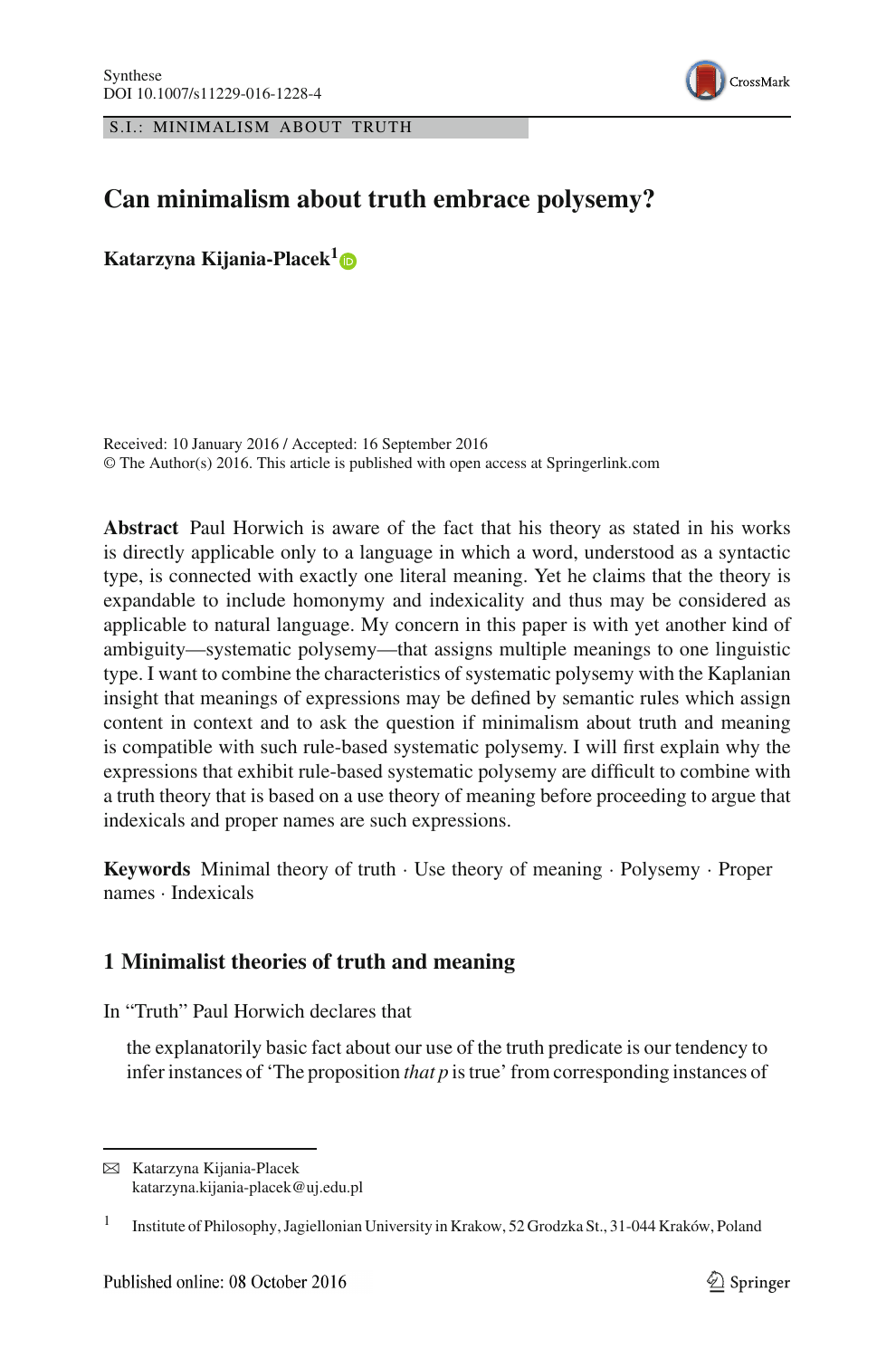'*p*', and vice versa, whenever (a) each '*p*' is replaced with tokens of an English sentence, $\frac{1}{1}$  (b) these tokens are given the same interpretation as one another, (c) under that interpretation they express the content of a statement (a proposition), and (d) the terms 'that' and 'proposition' are given their English meanings. [\(1990](#page-28-0)/1998, p. 126)

My paper will mainly be concerned with condition (b) and the word "interpretation" that occurs in it. According to Horwich, truth is based on the concepts of meaning and proposition which are conceptually prior to it [\(1990](#page-28-0)/1998, p. 129, [2010b](#page-28-1), p. 17). As a result, the sameness of interpretation may be explained with the help of the identity of propositional constituents or sameness of meaning but, on pain of circularity, cannot rely on the sameness of truth conditions. Since the identity of propositions is defined as sameness of meaning [\(1990/](#page-28-0)1998, p. 134), meaning emerges as the fundamental notion for the proper understanding of condition (b). The minimalist theory of meaning endorsed by Horwich is the use theory of meaning (UTM) and he claims that his "minimalist thesis is the product of two prior claims: first, that our underived endorsement of the equivalence schema is explanatorily fundamental with respect to the overall use of the truth predicate; and second, that the meaning of any word is engendered by the fact about it that explains its overall use." [\(2001,](#page-28-2) p. 150)

The axioms of the theory of truth are propositions such as:

 $<<$ Snow is white $>$  is true iff snow is white $>$ ,

and in general, all the propositions whose structure is  $(1990/1998, p. 17)$  $(1990/1998, p. 17)$ :

 $(E^*)$  < < p > is true iff p >.

However if 'p' were to be replaced by an arbitrary English sentence, not all instances of  $(E^*)$  would be true, something that Horwich is the first to admit. When we consider indexicality or homonymy, for example, for an equivalence that contains the word "bank" to be reliable we must ascertain that it is interpreted in the same way on both sides of the equivalence sign, as "there are two different types (with the same shape but different meanings) that it can designate" [\(1990](#page-28-0)/1998, p. 100). One way of explaining what the same interpretation amounts to would be to demand that the word has the same propositional contribution defined by the same truth-conditional contribution. But, as mentioned above, this way is blocked for Horwich as it would make the theory of truth circular. Instead, Horwich defines meaning according to a use theory of meaning that bases the meaning of a word on non-semantic facts about its use: $3$ 

The meaning of a word, w, is engendered by the non-semantic feature of w that explains w's overall deployment. And this will be an acceptance-property of

<span id="page-1-0"></span><sup>1</sup> In other places the equivalence schema is restricted to declarative sentences (see Horwich [1990/](#page-28-0)1998, p. 4) and, I assume, that is how is should be understood.

<sup>&</sup>lt;sup>2</sup> Horwich writes '<p>' for 'the proposition that p' [\(1990/](#page-28-0)1998, p. 10, [2010a](#page-28-3), p. 5).

<span id="page-1-2"></span><span id="page-1-1"></span><sup>3</sup> Compare also Horwich [\(1990](#page-28-0)/1998, pp. 70–71, 126n), [\(2001](#page-28-2), p. 162) or [\(2005](#page-28-4), p. 26).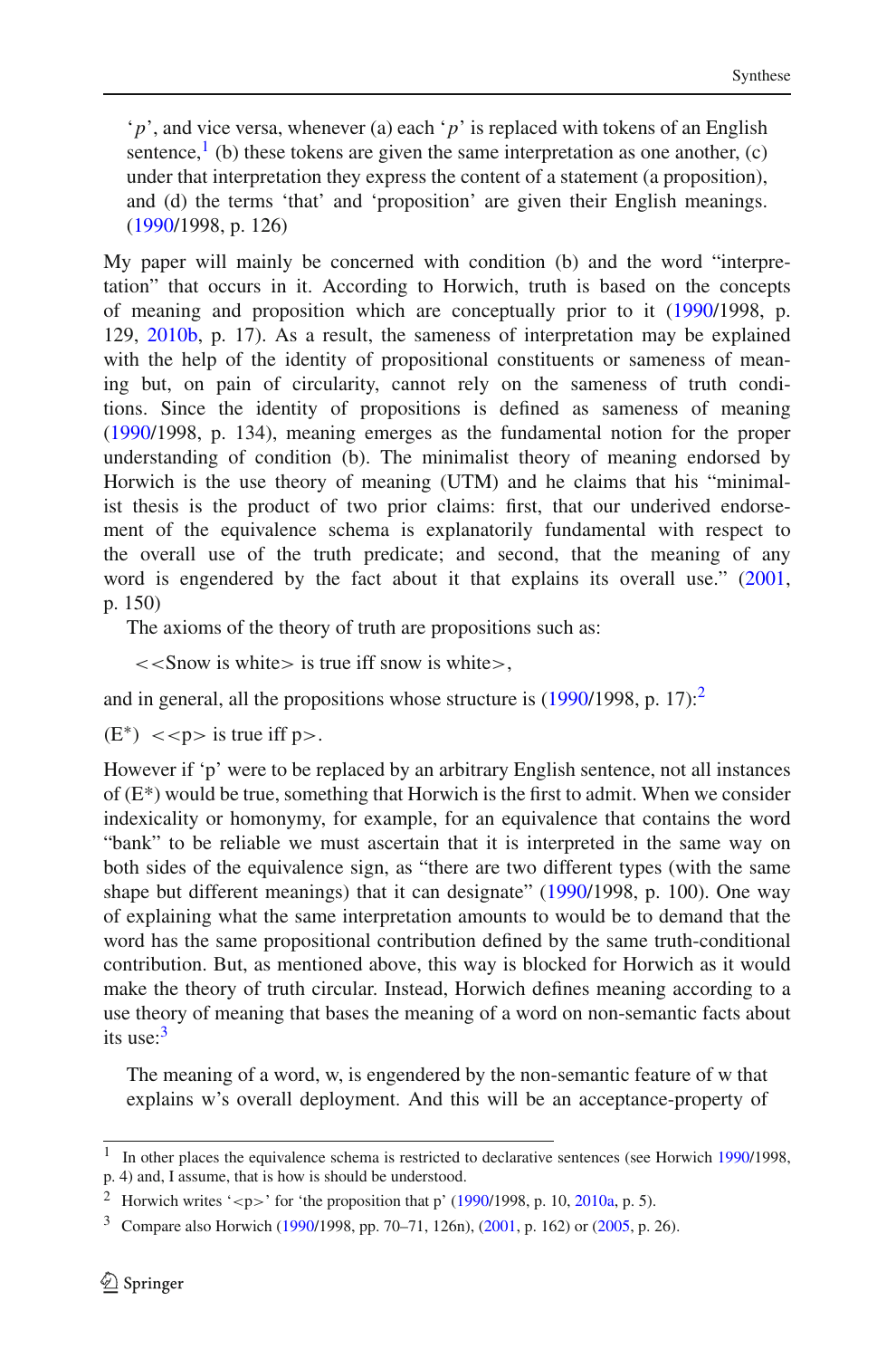the following form:—'that such-and such w-sentences are regularly accepted in such-and-such circumstances' is the idealised law governing w's use […] (by the relevant 'experts', given certain meanings attached to various other words)[.4](#page-2-0) [\(2005](#page-28-4), p. 28)

By "non-semantic" Horwich does not mean "physical", but intends to preclude an account of meaning based on concepts such as "reference", "belief" or, obviously, "truth" or in general "anything that would itself require analysis in terms of meaning" [\(2005,](#page-28-4) p. 37). He additionally demands that the overall use of a word be "explained by a certain core use, by the acceptance of a certain narrow set of sentences containing it" [\(2005,](#page-28-4) p. 42) and that the basic uses of words "have consequences for the usage of all the complexes into which they enter." [\(2005,](#page-28-4) p. 218) That prominently includes inference schemes containing a given word, as well as translatability or preservation of acceptance under substitution of terms with the same meaning.<sup>[5](#page-2-1)</sup>

Although Horwich's theory is primarily designed to deal with "unambiguous word types—with sounds […] that possess a single literal semantic meaning", he thinks that it is "easily broadened" to include ambiguity: "A word type's having more than one meaning will consist in the need for more than one non-semantic ground, i.e. more than one basic acceptance property, in the explanations of when and why tokens of that type occur. And the meaning of an individual token is fixed by the particular basic acceptance property to which its occurrence is linked." [\(2005](#page-28-4), p. 29) That sounds plausible for words like "bank", as the following schema is invalid exactly due to the equivocation of the word "bank":

(1) Tom put his money into a bank. / So, his money is deposited by a river.

Although the invalidity of one schema is not sufficient to show that the non-semantic grounds—the patterns of use of "bank<sub>1</sub>" (financial institution) and "bank<sub>2</sub>" (embankment) $^6$  $^6$ —are not interconnected, I will assume for the sake of argument that this can be established and will grant Horwich's claim that he can account for this kind of ambiguity that is exemplified by "bank", i.e. for homonymy. In the next section I will turn to a different kind of ambiguity—polysemy—which is partly defined by the acceptability of inference patterns across different types of use of one word. But before that, I will turn to Horwich's treatment of indexicality.

<span id="page-2-0"></span><sup>4</sup> Horwich admits that for some words "the group of 'experts' will more-or-less coincide with the whole community". [\(2005](#page-28-4), pp. 52–53) Indexicals and proper names, on which my arguments are based, arguably belong to this category and that is why in what follows I will ignore the reference to experts.

<span id="page-2-1"></span><sup>&</sup>lt;sup>5</sup> "[T]he property of a word that accounts [...] for its overall usage is what constitutes its meaning [...] [I]t accounts for a range of prominent facts about meaning, namely,

<sup>(1)</sup> the role of attributions of meaning in the explanation of sentence-acceptance, inference, and nonlinguistic behaviour;

<sup>(2)</sup> the epistemological import of these phenomena for the confirmation of attributions of meaning;

<sup>(3)</sup> the fact that acceptance is preserved under inter-substitution of terms with the same meaning;

<sup>(4)</sup> the utility of translation manuals, i.e. of knowing the meanings of another person's words." [\(Horwich](#page-28-4) [2005,](#page-28-4) pp. 39–40)

<span id="page-2-2"></span> $6\,$  I ignore other meanings of "bank".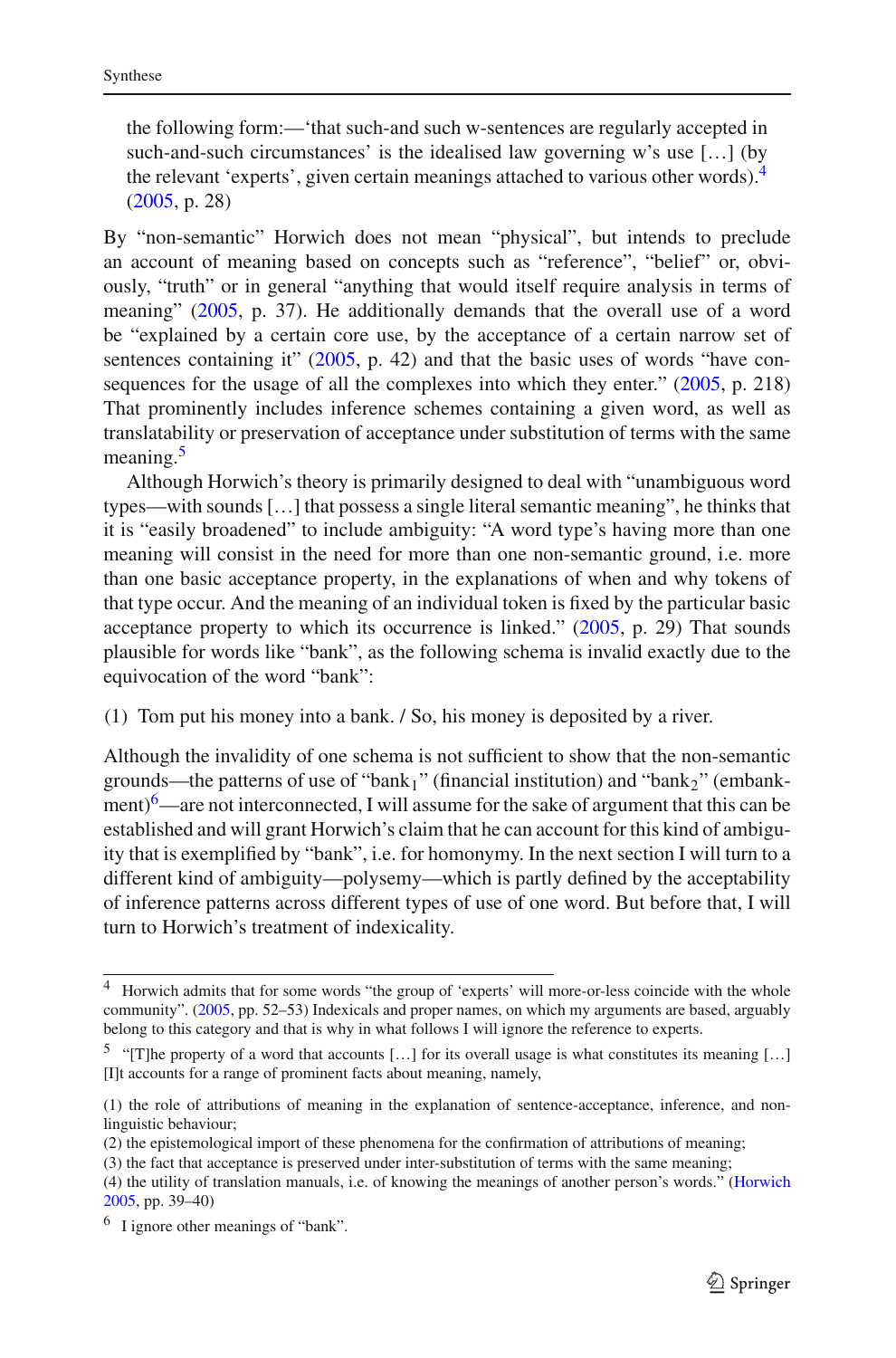## **1.1 Horwich's treatment of indexicals**

What is meant by "interpretation" becomes especially important when we turn to indexicals and demonstratives, as it is their defining characteristics that two tokens of the same sentence that contains an indexical expression may express different propositions. Since UTM is concerned with expression types "individuated non-semantically, e.g. in terms of their sounds or shapes"  $(2005, p. 28)$  $(2005, p. 28)$ , Horwich claims that his theory gives a meaning in the sense "in which "I" has a single meaning in English, the same one that "Ich" has in German". [\(2005,](#page-28-4) p. 28) The problem is, however, that this kind of meaning is insufficient for the expression of propositions. He is thus prepared to "deny that meaning determines reference" and to claim that "the referent of a term is fixed in part by the context in which it occurs." [\(2001,](#page-28-2) p. 154). Furthermore we are told that:

If *x* is context-sensitive—if it is an indexical or a demonstrative—then "*e*" is constrained by a batch of rules, including

*x* means  $I \rightarrow [x \text{ expresses } \langle e \rangle (dr) \leftrightarrow e = \text{the speaker of the utterance}]$ 

*x* means NOW  $\rightarrow$  [*x* expresses  $\langle e \rangle (dr) \leftrightarrow e =$  the time of the utterance]

*x* means THAT  $F \to [x \text{ expresses } \langle e \rangle (dr) \leftrightarrow e = \text{the } F \text{ to which the}$ 

speaker is attending] [\(1998](#page-28-5), p. 84)

where " $\langle e \rangle (dr)$ " is the propositional constituent of the expression "e" interpreted *de re*. Because there are no speakers or utterances when we consider just expression types, for sentences containing indexicals the equivalence schema—since it concerns propositions [\(1990](#page-28-0)/1998, p. 16)—makes sense only for utterances in context and additionally: "an instance of the disquotational schema holds if it is asserted in a context that is not relevantly different from the context of the utterance whose truth is in question." [\(1990/](#page-28-0)1998, p. 99) We thus need "a restricted form of the disquotational principle one in which the way that 'p' is construed when it is mentioned on the left-hand side is the same as the way it is construed when it is used on the right-hand side." [\(1990/](#page-28-0)1998, p. 99) Yet for indexicals the relevant similarity of context intuitively amounts to the identity of the referent, so it turns out, as Horwich admits, that for indexicals we need to "pick out an expression-type on the basis, not only of syntactic form (i.e. physical character), but also on the basis of meaning (or, more specifically, the propositional constituent expressed)." [\(1990/](#page-28-0)1998, p. 100, also p. 133) Horwich's declaration from "Meaning" confirms the intuitive claim; he states there that a *de re* propositional constituent is "simply the referent of the term used to articulate it" [\(1990/](#page-28-0)1998, p. 85). Thus the sameness of interpretation in the case of indexicals and demonstratives used deictically amounts precisely to the sameness of the referent, which is at odds with Horwich's other claims that a minimal account of meaning should be based on non-semantic concepts and that "it is a mistake to explain truth in terms of reference" [\(1990/](#page-28-0)1998, p. 8). I will not dwell on this matter here, however, and will simply take Horwich's word for it that a deflationary theory of reference is possible [\(1990](#page-28-0)/199[8](#page-3-1), p. 10).<sup>8</sup>

 $\overline{7}$  Compare also Horwich [\(1990](#page-28-0)/1998, p. 123).

<span id="page-3-1"></span><span id="page-3-0"></span><sup>8</sup> But compare [Gibbard](#page-28-6) [\(2008](#page-28-6), p. 165) for a dissenting opinion.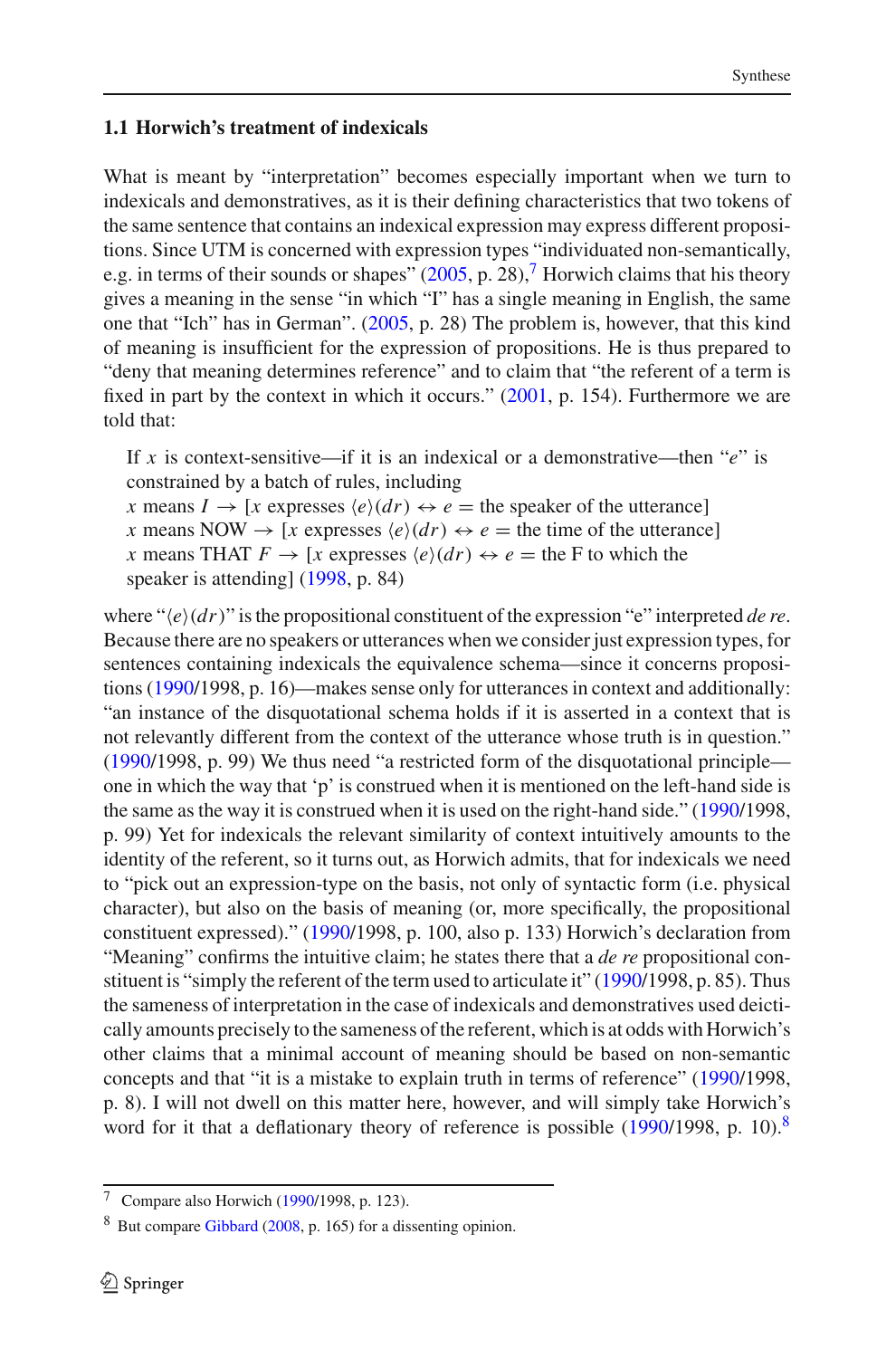In what follows I will thus assume that the minimal theory of truth can account for the deictic uses of indexicals. My worry will be about the non-deictic uses of those expressions.

Although proper names are not indexicals in the sense that the exact character of their contextual dependence is not given by their linguistic meaning,  $9$  they share many semantic features with indexicals. When used referentially they are arguably rigid designators (compare [Kripke 1972](#page-29-0)), they are not shiftable by operators in the language and they do not refer out of context, i.e. when considered as expression types.<sup>[10](#page-4-1)</sup> The name type "Paul" can be used to refer to many different people or even objects and refers only when uttered. As it was the case with indexicals, the reference is fixed "by the context in which it occurs." [\(Horwich 2001,](#page-28-2) p. 154) In analogy with indexicals, the equivalence schema for sentences containing proper names must thus be relativized to context and based on the idea of "the same propositional constituent" or "the same interpretation". In the following sections I will mainly be concerned with the question of the extent to which different types of propositional constituents that are required by the actual usage of proper names can be accounted for by Horwich's use theory of meaning and thus with the adequacy of his theory of truth which is based on the theory of meaning as a theory of the concept of truth for natural language. Especially, I will be concerned with the question to what extent the mechanism of meaning attribution proposed by Horwich's UTM can deliver separate meanings for different kinds of uses of proper names and indexicals - including their non-referential uses - that are suitable as propositional constituents figuring in the instances of the equivalence schema. But before that, in the following subsection I will consider a potential objection to the relevance of any considerations that rely on ambiguity to the questions of truth.<sup>[11](#page-4-2)</sup>

#### **1.2 Sentences versus propositions**

Ambiguity, be it homonymy or polysemy, as well as indexicality, are properties of linguistic items, while "truth does not apply to sentences but to what is said by their uses, i.e. to propositions". Even though Horwich sometimes writes as if truth applied

<sup>&</sup>lt;sup>9</sup> The validity of this claim is sustained even if it is assumed that proper names have no linguistic meaning.

<span id="page-4-1"></span><span id="page-4-0"></span><sup>&</sup>lt;sup>10</sup> Actual proper names differ in this respect as some are in fact used to refer to just one object ("The Thirty Years' War") and thus in a sense refer out of context. My thanks go to an anonymous referee for making me be more precise here. But even such names depend on the context of use for their referent, which is delivered by the social convention operative for this name in that context. It just so happens that the same convention is operative in all contexts (or, arguably, there are contexts of use, in which no social convention for that name is operative). Additionally, the difference is only factual and nothing in the rules of deploying the name prevents us from starting a new communication practice to call a different war by that name. In this respect, proper names are different from other words: if we decided to call white things "red" we would be changing the language and the change would only take effect if accepted by other members of the group. As with indexicals such as "he" we are free to use them in the same language to refer to any man we wish, providing our intention is communicable in a context of use, with proper names it is permissible to reuse the same name for another person or object without a change of language. There is no analogous permissibility for predicates or common nouns.

<span id="page-4-2"></span> $11$  This objection has in fact been stated by an anonymous referee.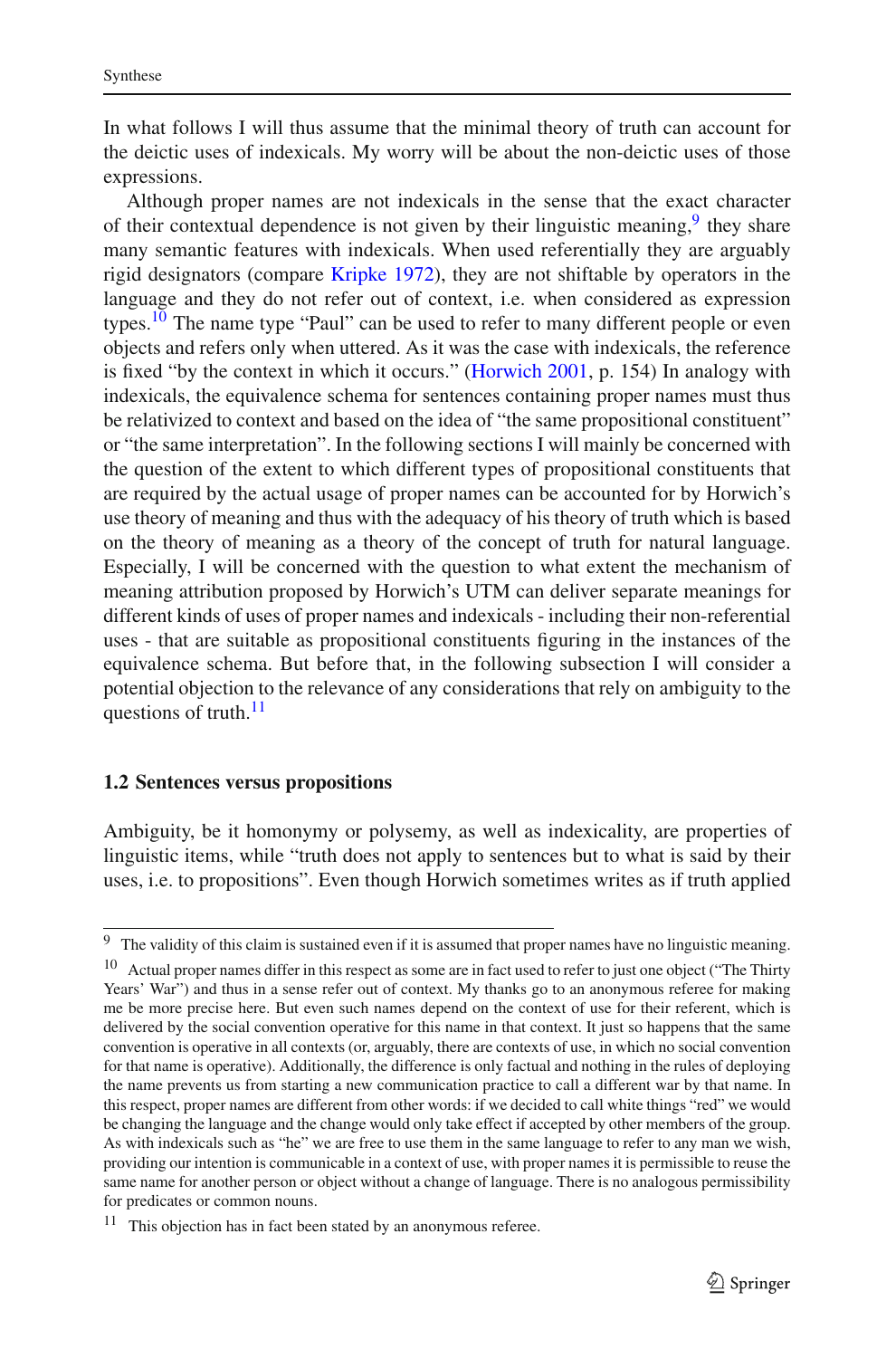to sentences, in other places he is clear that "the truth predicate applies to propositions" [\(Horwich 2010b](#page-28-1), pp. 27, 32) and he even takes it as an indispensable principle of his theory that "only propositions are true" [\(Horwich 2001,](#page-28-2) p. 164; [2010c,](#page-28-7) p. 43). Sentences should thus be considered as truth-evaluable only as far as they express propositions. But since propositions themselves, or propositional constituents, cannot be properly speaking ambiguous, considerations of polysemy do not seem to be relevant to the questions of truth and arguments based on polysemy cannot challenge Horwich's theory of truth.

This objection is well founded and requires careful consideration. When Horwich talks about sentences being true he always has in mind meaningful sentences that are true or false only indirectly, by virtue of expressing true or false propositions, and not sentences of a formal theory. In this respect he perhaps inadvertently follows [Tarski](#page-29-1) [\(1933](#page-29-1), [1958\)](#page-30-0), whose work on truth always concerned meaningful sentences of a formalized language rather than sentences of a formal language as such. The important difference is that sentences of a formal language are syntactic objects for which the question of truth does not arise, $12$  while the meaningful sentences of a formalized language are indirectly truth or false—depending on the truth-value of their content. Horwich is not interested in formalized languages but retains the practice of talking about sentences being true when what he really means is that the content expressed by that sentence is true. This is clear when he applies truth directly to sentences, but by first relativizing the sentences to the particular meanings that they express:

the truth condition of a sentence is linked to its meaning via the explanatorily fundamental schema

s means that  $p \rightarrow (s \text{ is true } \leftrightarrow p)$ or perhaps s means that  $p \rightarrow (w)(s \text{ is true in } w \leftrightarrow p \text{ in } w)$  [\(Horwich 2008a](#page-28-8), p. 321)

Having said all this, however, we should be careful not to interpret the letter "p" in the equivalence schema as standing for propositions or as a propositional vari-able.<sup>[13](#page-5-1)</sup> First of all, Horwich is clear that the equivalence sign should be interpreted as a material biconditional [\(Horwich 2010c,](#page-28-7) p. 36) and propositions, being abstract objects, strictly speaking cannot flank a material biconditional. Furthermore, if "p" itself were a proposition, both the convention of using ' $-p$ ' for 'the proposition that p' [\(1990/](#page-28-0)1998, p. 10, [2010a](#page-28-3), p. 5) and the phrase 'the proposition that p' itself would make no sense. As Horwich insists, "the terms 'that' and 'proposition' are given their English meanings" [\(1990/](#page-28-0)1998, p. 126) and that-clauses in English require supplementation by a sentence-like syntactic objects, which express propositions but are not themselves propositions. What denotes a proposition is the whole phrase "that p" of which "p" is a propositional vehicle. It is thus impossible to express the equivalence schema without symbols standing for propositional vehicles. It follows that the "p" in the equivalence schema is to be replaced by a propositional vehicle, be it a sentence

<sup>12</sup> This question arises only for sentences of a formal language interpreted in a model (or by an alternative semantic mechanism.)

<span id="page-5-1"></span><span id="page-5-0"></span> $13$  This way of understanding the letter "p" in the equivalence schema has been suggested by an anonymous referee.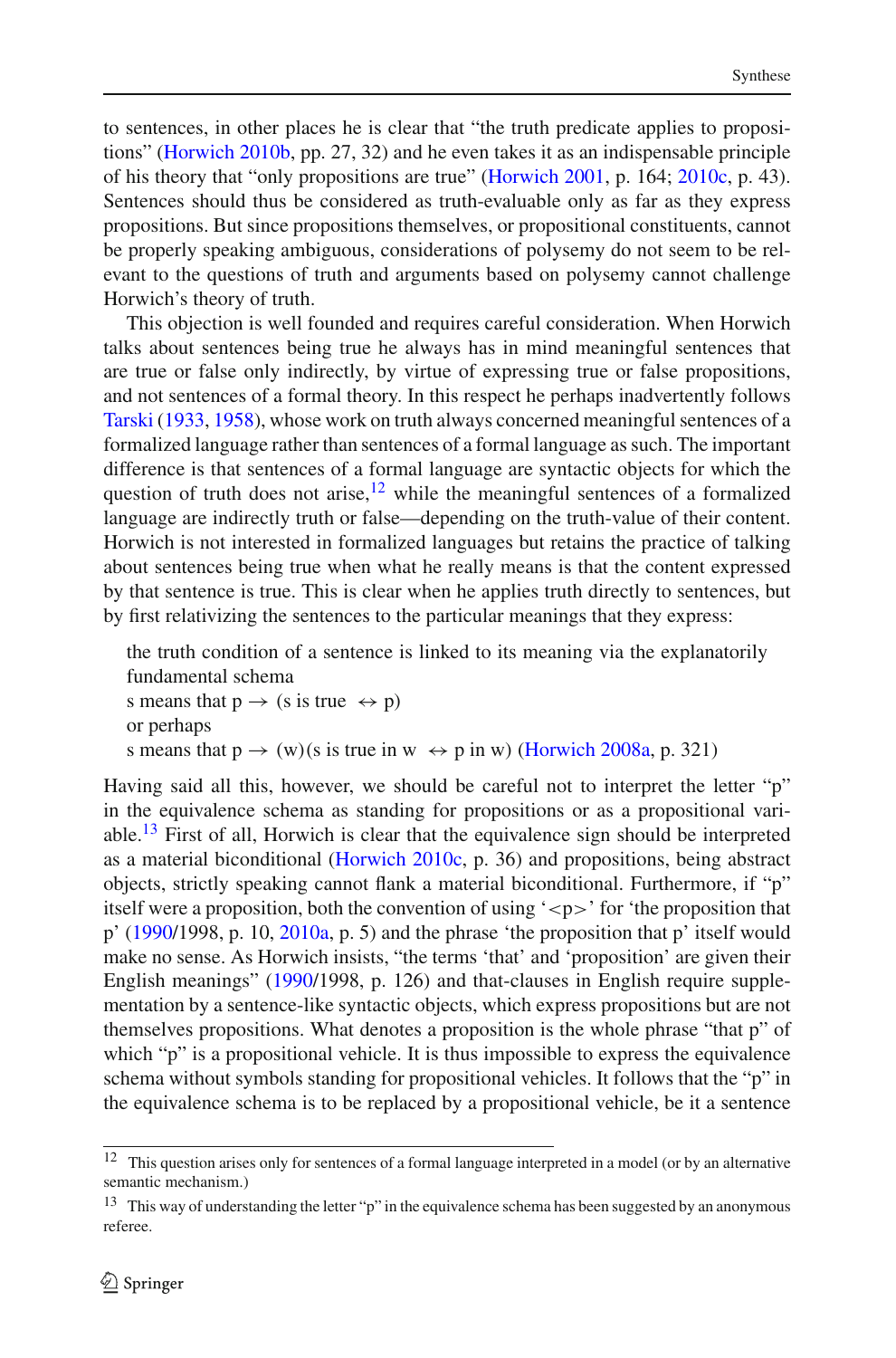or any other vehicle,[14](#page-6-0) and such a vehicle *is* susceptible to ambiguity. Yet, according to Horwich, for the equivalence schemes to be acceptable, ambiguous vehicles must possess meanings that are separable and of which only one meaning is activated in each equivalence instance. Thus the question I am going to ask is if the use-theory of meaning that is proposed by Horwich is able to deliver word-meanings that would be in this sense suitable as propositional constituents for the instances of the equivalence schema.

### **1.3 Meaning based on acceptance-properties**

Horwich's critique of what he calls "mainstream formal semantics" [\(Horwich 2008a,](#page-28-8) p. 309) is based on his conviction that such a semantics is unable to explain "the non-semantic acceptance-phenomena that a decent empirical semantics surely ought to explain". [\(Horwich 2008a](#page-28-8), p. 316; compare also p. 318) He considers semantics to be a part of linguistics taken as "an empirical science—standing alongside psychology, neurology, biology, physics, etc.", which "should be testable against concrete observable events" [\(Horwich 2008a,](#page-28-8) p. 315; compare also [2008b,](#page-28-9) p. 234). According to Horwich, we should base semantics on observable facts of acceptance and on actual inference patterns:

As for which such phenomena are of special concern to semantics—rather than to other parts of linguistics, such as phonology, syntax, or pragmatics—I would say that the facts that it is obliged to explain are facts concerning the circumstances in which sentences are accepted. And prominent amongst such acceptance-facts are facts concerning inferential activity—facts to the effect that this sentence tends to be inferred from that one. [\(Horwich 2008a](#page-28-8), p. 315)

However, the above quotation may be misleading with regards the exact nature of Horwich's enterprise as it seems to suggest that he takes sentences to be the primary bearers of meaning, as if he were following Frege's context principle, according to which "it is only in a context of a sentence that a word has meaning" [\(Frege 1884,](#page-27-0) p. 60). But Horwich is far from agreeing with Frege on this point and he explicitly proposes "[a]n alternative approach—involving a sort of explanatory inversion of the standard one" [\(Horwich 2008a](#page-28-8), p. 314). According to his proposal we must first identify "the theoretical-meanings of words, and then, presupposing compositionality, [...] trivially deduce the theoretical meanings of sentences." [\(Horwich 2008a,](#page-28-8) p. 314; compare also [2010d](#page-28-10), p. 140) This does not contradict his thesis that the meanings should be discovered by observations of sentence acceptance patterns, as Horwich claims that "the idea is to suppose (a) that certain facts concerning sentence usage, rather than sentence meanings, are what constrain the problems of giving theoretical characterizations of the meanings of words […]; and (b) that once these problem has been solved, we will—in light of compositionality—be able to arrive […] at the meanings of sentences." [\(Horwich 2008a](#page-28-8), p. 314; compare also p. 321) Horwich thus

<span id="page-6-0"></span><sup>&</sup>lt;sup>14</sup> For an unequivocal claim that "p" is to be replaced by a sentence see for example [Horwich](#page-28-1) [\(2010b](#page-28-1), p. 32).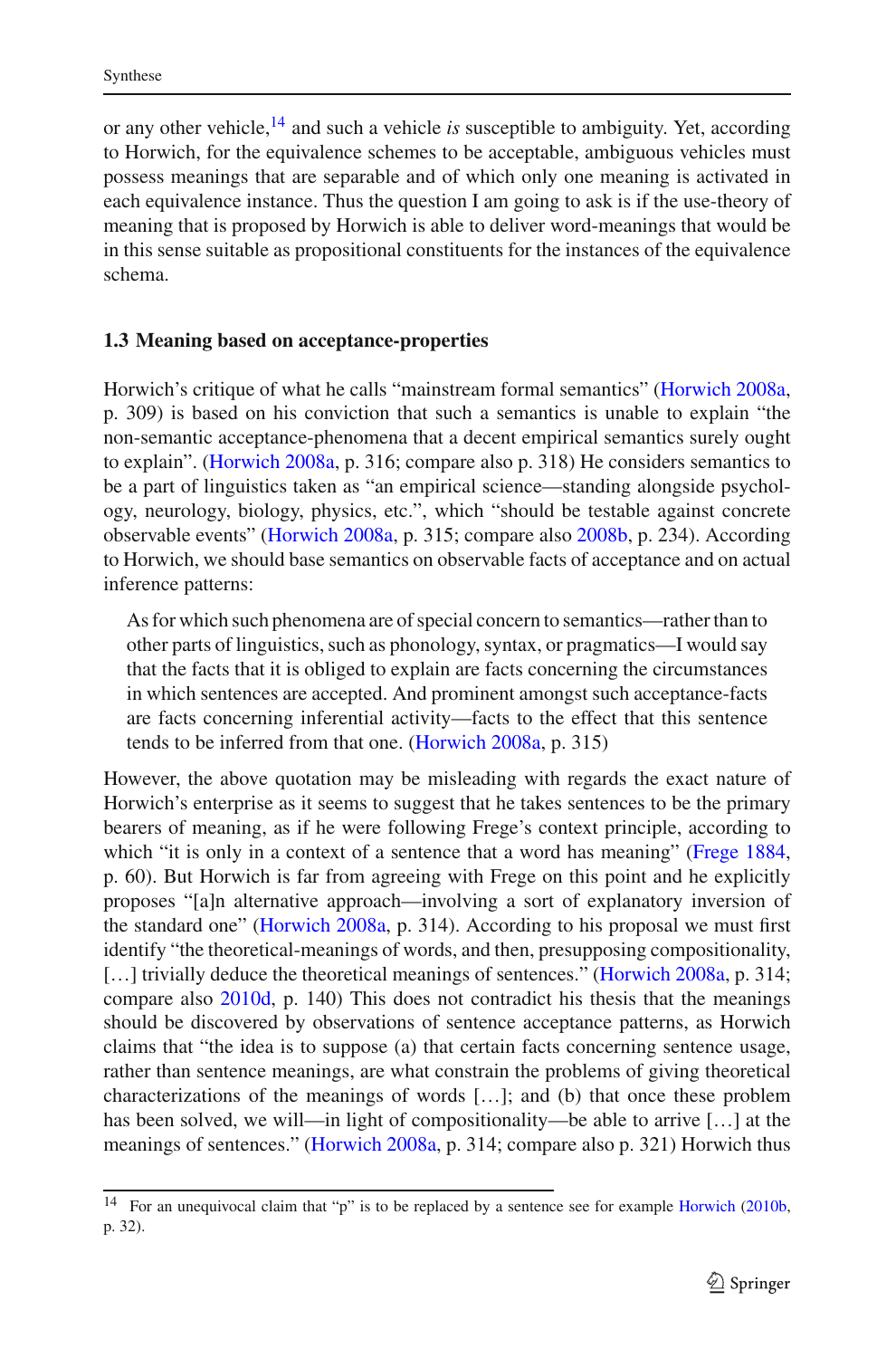proposes quite a different picture of semantics from what we are accustomed to after Frege's dictum:

Semantics would then somewhat resemble fundamental particle physics. There, we try to find the basic laws governing electrons, the basic laws governing protons, etc.—subject to the condition that they will jointly (and together with other general principles) explain the behavior of all the complex objects formed by sticking these entities together in various arrangements. Similarly, according to the picture of semantics that I am proposing, the semanticist of a given language ought to be looking, concerning each word, for the basic law governing its use—subject to the conditions that taken together (and in conjunction with further relevant facts) we can explain the behavior of all the sentences formed by sticking those words together in a variety of arrangements. [\(Horwich 2008a](#page-28-8), pp. 318–319; compare also [2005](#page-28-4), p. 218)

The basic units to be explained by a theory of meaning are thus word meanings and sentence meanings, i.e. propositions, are supposed to trivially follow from compositionality (Horwich [1990/](#page-28-0)1998, pp. 70–71; [2008a](#page-28-8), p. 321). According to Horwich, if "*u* and *v* express the same proposition", then "*u* and *v* have the same use-theoretic construction property" (Horwich [1990/](#page-28-0)1998, p. 134) and in general:

we can identify the meaning-constituting property of a compositional sentence with its 'construction property'—i.e. with a property of the form

is the result of imposing combinatorial procedure, P, on words whose meanings are  $|M1, M2, \ldots, M\}$ 

So, for example, the meaning-constituting property of the Italian "Gira Marte" is its property of being the result of applying a word meaning ROTATES to a word meaning MARS. This property is also possessed by the English "Mars rotates", the German "Mars rotiert", etc.—which is why all these sentences have the same meaning. [\(Horwich 2008a](#page-28-8), p. 314)<sup>[15](#page-7-0)</sup>

The important meanings—with respect to the suitability of meanings delivered by the UTM for fulfilling the role of propositional constituents required in the equivalence schemes—are thus word meanings.<sup>16</sup> The identity of propositions is a derived matter according to Horwich's account and cannot be relied upon to ascertain that words, as used in a context, have the same meaning [\(Horwich 2008a,](#page-28-8) p. 321). That is why I will concentrate on Horwich's construal of word meanings in the reminder of this paper and on its empirical adequacy against the words of natural language.

He claims that "the main symptoms of a word's meaning are its various ways of being used—i.e. the various facts concerning the sentences containing it that are accepted and the circumstances in which this is done. So the meaning-constituting property will be one that explains all such acceptance phenomena; it will be the word's

<span id="page-7-0"></span><sup>&</sup>lt;sup>15</sup> This account of meaning equivalence for propositions does not explain how sentences in languages with a different structure can express the same proposition (compare [Gibbard 2008](#page-28-6), especially pp. 145–146), but I will leave this issue aside as it does not affect my main argument against Horwich'a proposal.

<span id="page-7-1"></span><sup>&</sup>lt;sup>16</sup> Compare also [Gibbard](#page-28-6) [\(2008,](#page-28-6) pp. 141–142).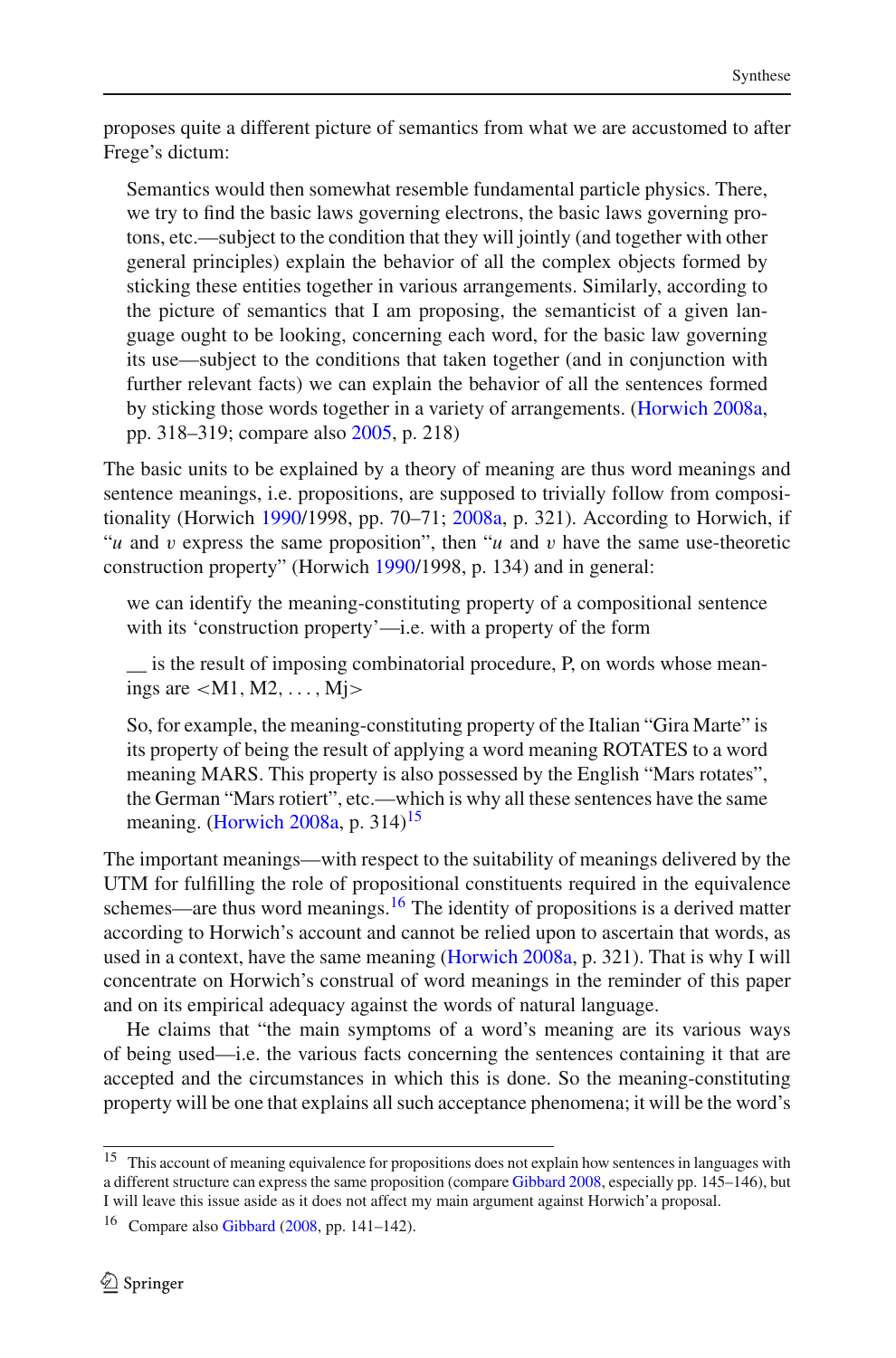basic rule of use" [\(Horwich 2010d](#page-28-10), p. 129).<sup>[17](#page-8-0)</sup> As I have stated at the beginning of this section, these meaning-constituting properties—or "basic acceptance properties" [\(Horwich 2005,](#page-28-4) pp. 29, 218)—are supposed to be explanatorily basic in the sense that all other uses of a certain word must be linked to them, i.e. "the basic uses of words must have consequences for the usage of all the complexes into which they enter." [\(2005,](#page-28-4) p. 218; compare also p. 29 and [2008a](#page-28-8), pp. 233, 235).

Amongst the uses of words that testify to the adequacy of the theory are inference schemes into which words enter as parts of sentences [\(Horwich 2008a,](#page-28-8) p. 319). Even though Horwich distances himself from explaining the validity of inferences, since that would require reference to truth, he insists on the requirement that "what needs to be explained […], is […] that certain inferences are made (or would be made)" [\(Horwich](#page-28-8) [2008a](#page-28-8), p. 319). Yet, it is a requirement of a correct inference that a word is used with the same meaning in the premises and in the conclusion. It follows that systematic inference patterns testify on Horwich's account for one meaning of a word that figures in such inferences, i.e. for including in the meaning of a word all aspects that are required for the inference. Homonymous words, like "bank", would exhibit a separate inference pattern for "bank<sub>1</sub>" (financial institution) and "bank<sub>2</sub>" (embankment), which would form the basis for separate non-semantic grounds—acceptance phenomena for these two word types.

The main thesis of this paper is that the actual uses of indexicals and of proper names are variously interdependent and, in the case of proper names, combined by inference patterns in such a way that precludes postulating separate non-semantic grounds for the respective kinds of uses of those expressions. I shall try to substantiate this claim in the reminder of the paper. If we assume that it is true, it follows that the meaning of a proper name that is delivered by Horwich's type UTM must comprise different kinds of uses of that name considered thus not as several types but as one semantic type. Such meanings are more akin to Kaplanian characters than to truth-evaluable propositional constituents although it is important not to take the analogy too far. The important difference between indexicality and polysemy is that it is a requirement for deicticly used indexicals in inferences that they are used with the same content in the premises and in the conclusion. For an inference from "He is 25" to "He is an adult" to be correct, both tokens of "he" must not just have the same linguistic meaning, but must refer to the same thing, i.e. have the same content.<sup>[18](#page-8-1)</sup> So utterances of the same indexical

<span id="page-8-0"></span><sup>&</sup>lt;sup>17</sup> Horwich treats acceptance as "the psychological (but non-semantic) relation to a sentence that is manifested in our relying on it as a premise in theoretical and practical inference." [\(Horwich 2005](#page-28-4), pp. 40–41) In [\(2008c,](#page-28-11) p. 455) he declares: "I am using the term, 'accept', in a technical sense, for the particular psychological relation between a person and a sentence that correlates with his believing the proposition expressed by the sentence". In this way he hopes to reduce acceptance to a naturalistic properties. I leave it out of consideration in this paper to what extend he succeeds, but reference to propositions in the above quote—which were to be explained by acceptance facts and compositionality—sheds some doubts on this project. Thanks for an anonymous referee for making me clarify this point.

<span id="page-8-1"></span><sup>&</sup>lt;sup>18</sup> An anonymous referee suggested an analogy that according to him undermines my argument: "Nobody discusses that the inference between "Pablo is older than Maria" and "Maria is younger than Pablo" is not valid because it could be the case that "Maria" and "Pablo" in both premises referred to different individuals. Consistent substitution is a presupposition of logical analysis." I do agree that this kind of inferences could form non-semantic basis for individual uses of the same name type, when used for different people. But I do not base my claim of the polysemous character of proper names on the fact that the same name can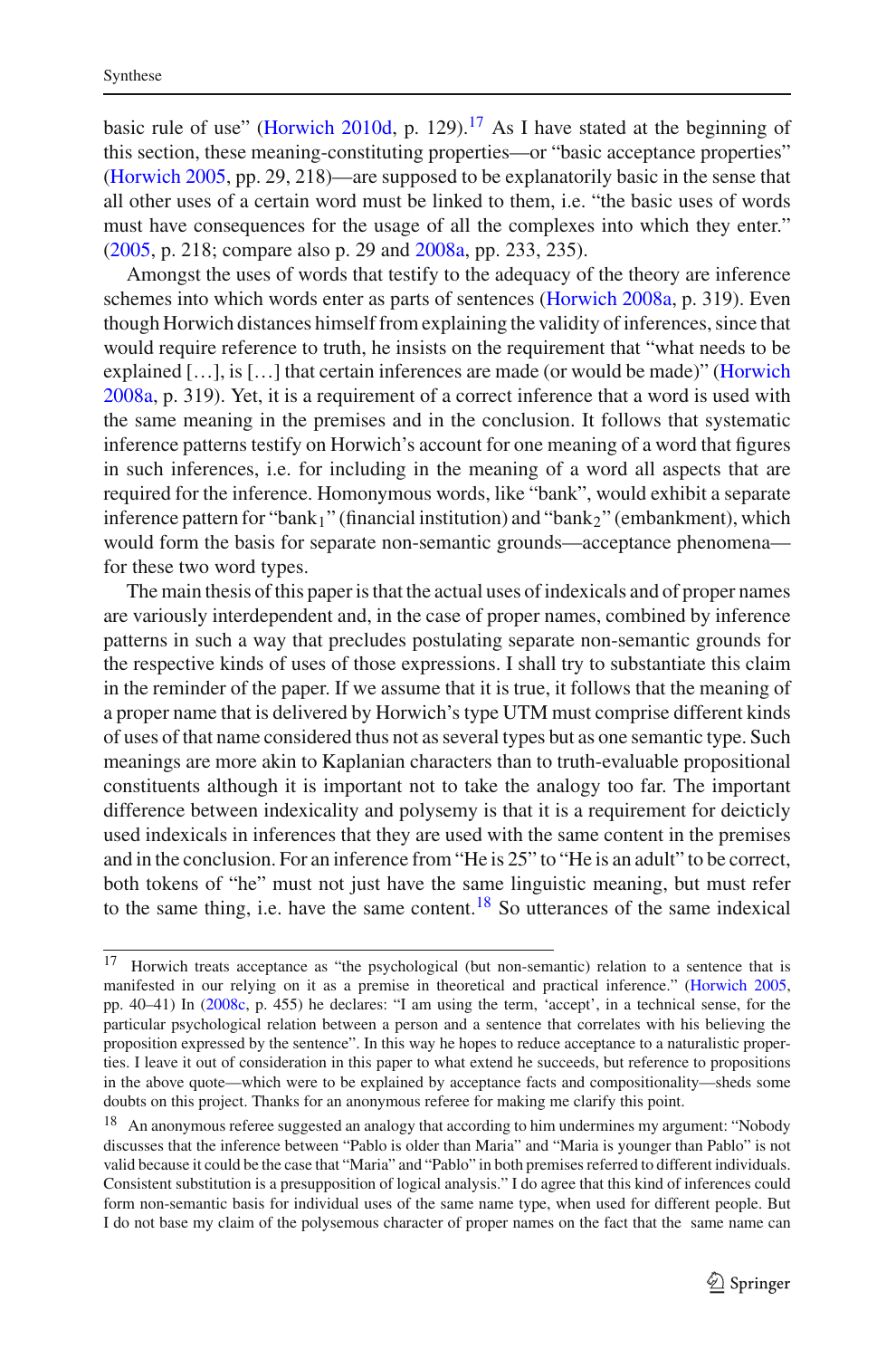with reference to different people could in principle be separable.<sup>19</sup> This is not the case for polysemous words, which admit anaphoric relations and inference patterns across different kinds of uses of the same word. Since the arguments presented can be extended to other polysemous expressions, the minimal conclusion of this paper to anticipate—is that Horwich's theory of truth and meaning requires at least a few adjustments in order to account for systematic polysemy.

## **2 Homonymy and polysemy as two kinds of ambiguity**

### **2.1 The difference between homonymy and polysemy**

Polysemy and homonymy are two kinds of ambiguity. In the case of homonymy we have two (or many) words and two (or many) unrelated meanings that share one word form, which is a kind of accidental multiple encoding [\(Falkum 2011](#page-27-1)). A clear example of a homonym is the word "coach" understood either as a bus or as a sports instructor or the two meanings of "bank" mentioned by Horwich and cited above. No inferential or anaphoric relations exist between homonymous words and they rarely co-occur in the same discourse [\(Gale et al. 1992\)](#page-28-12).

In the case of polysemy, one word has two (or many) related meanings, like the word "newspaper", used both for the physical object and for its publisher or the word "chicken" used for the bird as well as for its meat. The idea is that in "polysemy, the different senses of a single lexical item are seen as being related in some nontrivial way, whereas in homonymy, the multiple encoding is a matter of historical accident." [\(Falkum 2011](#page-27-1), p. 16) The distinction is easy to formulate but notoriously difficult to define operationally (see Taylor [1989/](#page-30-1)2003; [Falkum 2011](#page-27-1)). Two criteria for distinguishing homonymy from polysemy are usually mentioned, i.e. etymology and speaker intuitions about the relatedness of words [\(Lyons 1977](#page-29-2)) but both of these criteria are unreliable (see [Falkum 2011;](#page-27-1) [Koskela and Murphy 2006;](#page-29-3) [Panman 1982\)](#page-29-4).

Footnote 18 continued

be used for different people; that feature might be better characterized as an indexicality of proper names. Rather, my claim is based on different *kinds* of uses of proper names, such as predicative or descriptive uses discussed in Sect. [4.](#page-18-0) The inference schemes exemplified there—for example (35) or (36)—do not admit consistent substitution, if by that we mean the same propositional constituent. Such examples thus testify against the dictum that "consistent substitution is a presupposition of logical analysis". What is required instead is a systematic relation between aspects of meaning but not identity of propositional contribution.

The same referee suggested that the situation is similar to that of logical inferences "from "Pa & Pb" to "Pa", in which validity requires consistent substitution of the individual constant". It is indeed a requirement for logical constants but it does not follow just from the fact that they are used in an inference but from their very nature as constants. Logical constants—if interpreted—must be interpreted by the same object, while there is no such requirement for proper names. Horwich insists that he is not interested in proposing a formal semantic theory (in which proper names would typically be interpreted as constants), but in an empirically adequate semantics of natural language. And an actual proper name in a natural language may be and in most cases is used as a referring device for several objects (compare "Aristotle" used in English for the Greek philosopher and for Aristotle Onassis). Proper names are characterized by permissive reference rules and not by exclusive ones (compare [Perry 2012](#page-29-5)). Still, my arguments do not rely on this feature of proper names but on the existence of their non-referential uses.

<span id="page-9-0"></span><sup>19</sup> Horwich considers such an idea in [\(1990](#page-28-0)/1998). Compare note 29 below.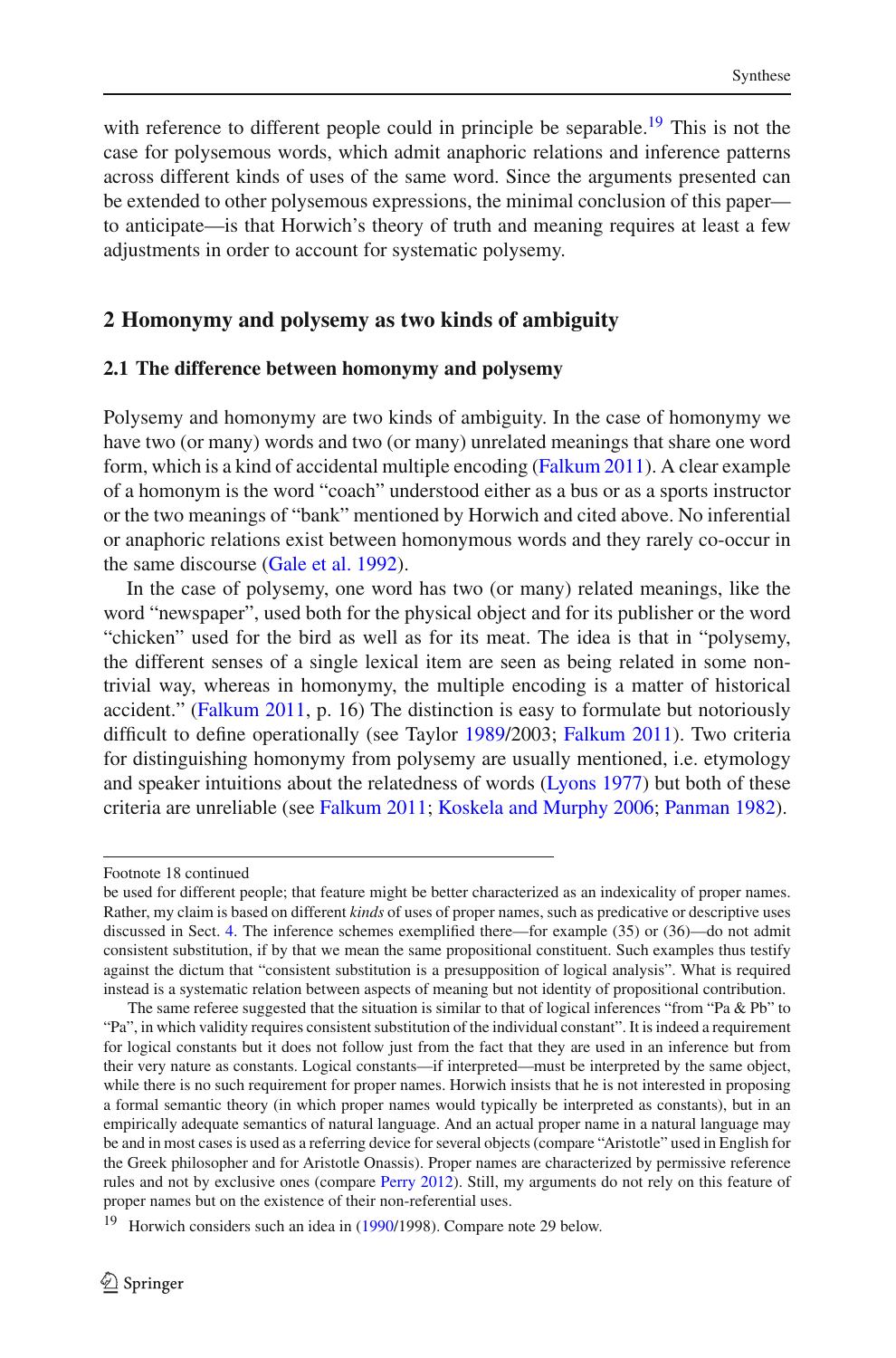## <span id="page-10-4"></span>**2.2 Systematic polysemy**

The kind of polysemy that I want to discuss in this paper is, however, a systematic polysemy, characterized by additional features which distinguish it clearly from cases of homonymy. What all the features have in common is a reliance on underlying interpretive mechanisms that are of a general nature and as such are not specific to individual languages. $^{20}$  $^{20}$  $^{20}$  Those features include the following:

(a) Systematically polysemous ambiguity is sustained cross-linguistically, i.e. it occurs with the same words in several languages (see [Pethö 2001;](#page-29-6) [Leckie 2013\)](#page-29-7).<sup>[21](#page-10-1)</sup> Both homonymy and non-systematic polysemy are specific to individual languages or historically related groups of languages. Thus:

(2) I ate yak for dinner yesterday.

translates into Polish directly as:

(2a) Jadłam wczoraj jaka na obiad,

while the following dialog makes no sense when translated into Polish:

(3) A: Let's meet at the bank.

B: Which bank do you mean: the river bank near my house or the branch of HSBC on Cornmarket?

as the two senses of "bank" translate into "bank" and "brzeg rzeki" respectively.<sup>22, [23](#page-10-3)</sup>

(b) Systematic polysemy is productive and creative

I use the term "systematic polysemy" (following [Pethö 2001](#page-29-6) and many others), for what Apresian, who was the first to distinguish this phenomenon, called "regular polysemy" and characterized in the following way:

Polysemy of the word A with the meanings a<sub>i</sub> and a<sub>i</sub> is called regular if, in the given language, there exists at least one other word B with the meanings  $b_i$  and

<span id="page-10-0"></span> $20$  I consider it a substantive task of semantics to provide such underlying mechanisms that would explain, to use [Dancy](#page-27-2)'s words [\(2004,](#page-27-2) p. 196), all "*sorts of* semantic contribution that the term can make to a larger context, and to have a general understanding of what *sorts of* context are those in which it will make this or that *sort of* contribution". In Sects. [3](#page-13-0) and [4](#page-18-0) I will propose concrete interpretive mechanisms that in my view are operative in the case of indexicals and proper names respectively and from which the features characteristic for systematic polysemy—as it is characterized in the linguistic literature and listed below—seem to follow.

<span id="page-10-1"></span><sup>21</sup> But systematic polysemy will be blocked in a language that contains a separate word for one of the meanings (see [Leckie 2013\)](#page-29-7).

<span id="page-10-2"></span><sup>&</sup>lt;sup>22</sup> "A: Spotkajmy się przy banku. B: \*O który bank Ci chodzi: brzeg rzeki koło mojego domu czy oddział HSBC na Cornmarket?".

<span id="page-10-3"></span><sup>&</sup>lt;sup>23</sup> The meaning of 'yak' in (2) depends on the count / mass alternation and is predicted in languages that exhibit this distinction. Alternations of this kind are, according to Nunberg, based on the rule of 'grinding', "which turns count nouns into mass nouns that denotes the stuff they are made of, as in 'We ate chicken', 'They wear beaver', or 'The table was made of oak"' [\(Nunberg 1995,](#page-29-8) p. 117). The criterial status of this feature should be understood as a postulate of a need of an explanation in case a particular meaning is not available in a language (see note 21 for one such explanation). No such regularity across languages is presupposed for homonymy.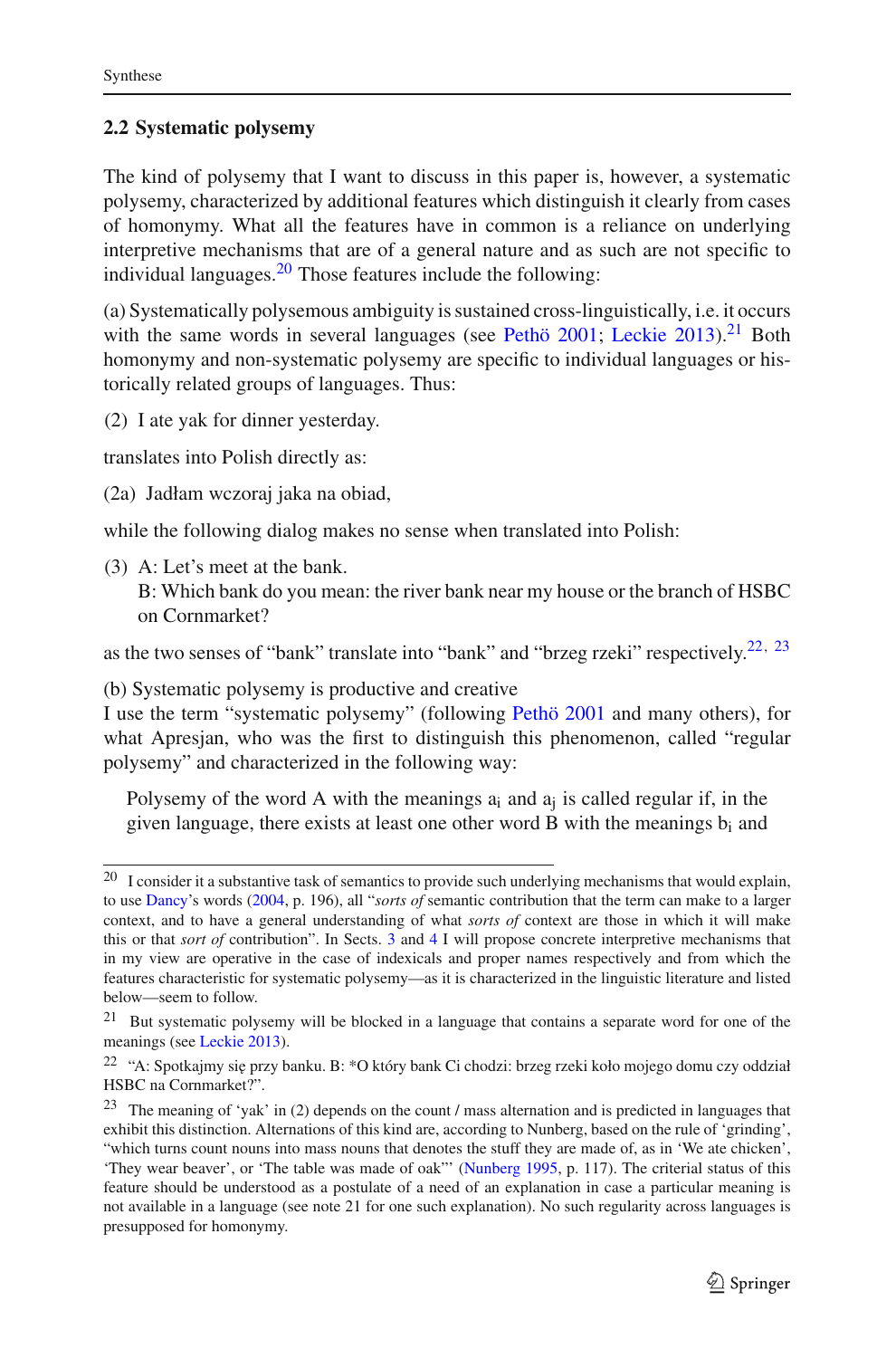$b_i$ , which are semantically distinguished from each other in exactly the same way as  $a_i$  and  $a_i$  and if  $a_i$  and  $b_i$ ,  $a_i$  and  $b_i$  are non-synonymous [\(1973,](#page-27-3) p. 16)

Systematic polysemy is thus based on a relation between meanings that is intralinguistically uniform and that accounts for the fact that users understand and are able to produce novel utterances with polysemous meanings.<sup>24</sup> This productivity of systematic polysemy excludes an account of this type of ambiguity in terms of sense enumeration [\(Pustejovsky 1995,](#page-29-9) p. 42).

(c) If a competent speaker knows one of the polysemous meanings, he/she knows them all.

This feature is a consequence of the productive character of systematic polysemy. A learner of English might make the mistake of using "pig" for "pork" but his mistake will be due to his lack of knowledge of "pork", the existence of which in English blocks the alternation of animals and their meats in this particular case. But he will understand "yak" used for yak's meat as long as he has "yak" in his language repertoire.

(d) Anaphoric relations across systematically polysemous meanings are usually allowed (compare [Pethö 2001\)](#page-29-6).

Typical examples attesting to this feature involve the use of "book" with its senses of the material and the abstract object, like in the following example of [Chomsky](#page-27-4) [\(2000,](#page-27-4) p. 16):

(4) The book that he is planning will weigh at least five pounds, if he ever writes it.

In (4) 'the book' is used for the material object but the anaphoric relation is to the abstract object (compare [Hunter 2010](#page-28-13)).

(e) Inferential relations across some systematically polysemous meanings obtain. Inferential relations obtain between those kinds of polysemous meanings which are highly conventionalized, such as those based on the count / mass distinction for nouns:

(5) A: Have you ever eaten yak?

B: Well, we had this little yak in our garden, but last month my mother killed it and made a nice dinner out of it. So, yes, I must admit I have eaten yak.

This inference is based on the following schema:

X eats a meal made out of a/the/this/that Y. / So, X eats Y.

where  $X$  is a term denoting people and  $Y$  is a term for a kind of animal. The inferential relations testify for the interconnectedness or, as Pusteyovsky put it, permeability of word senses [\(1995](#page-29-9), p. 47). This feature of systematically polysemous words is the most important as far as the prospect of separation by use patterns of different propositional constituents expressed by the relevant words is concerned.

Systematically polysemous words frequently occur within the same discourse [\(Krovetz](#page-29-10) [1998\)](#page-29-10) and sometimes two senses are embodied in one use of a word. In (6) [\(Pustejovsky](#page-29-9) [1995,](#page-29-9) p. 48):

<span id="page-11-0"></span><sup>&</sup>lt;sup>24</sup> Compare Pusteyovsky's remarks about adjectives such as "good" or adverbs such as "fast" in [\(1995](#page-29-9)), pp. 43–45.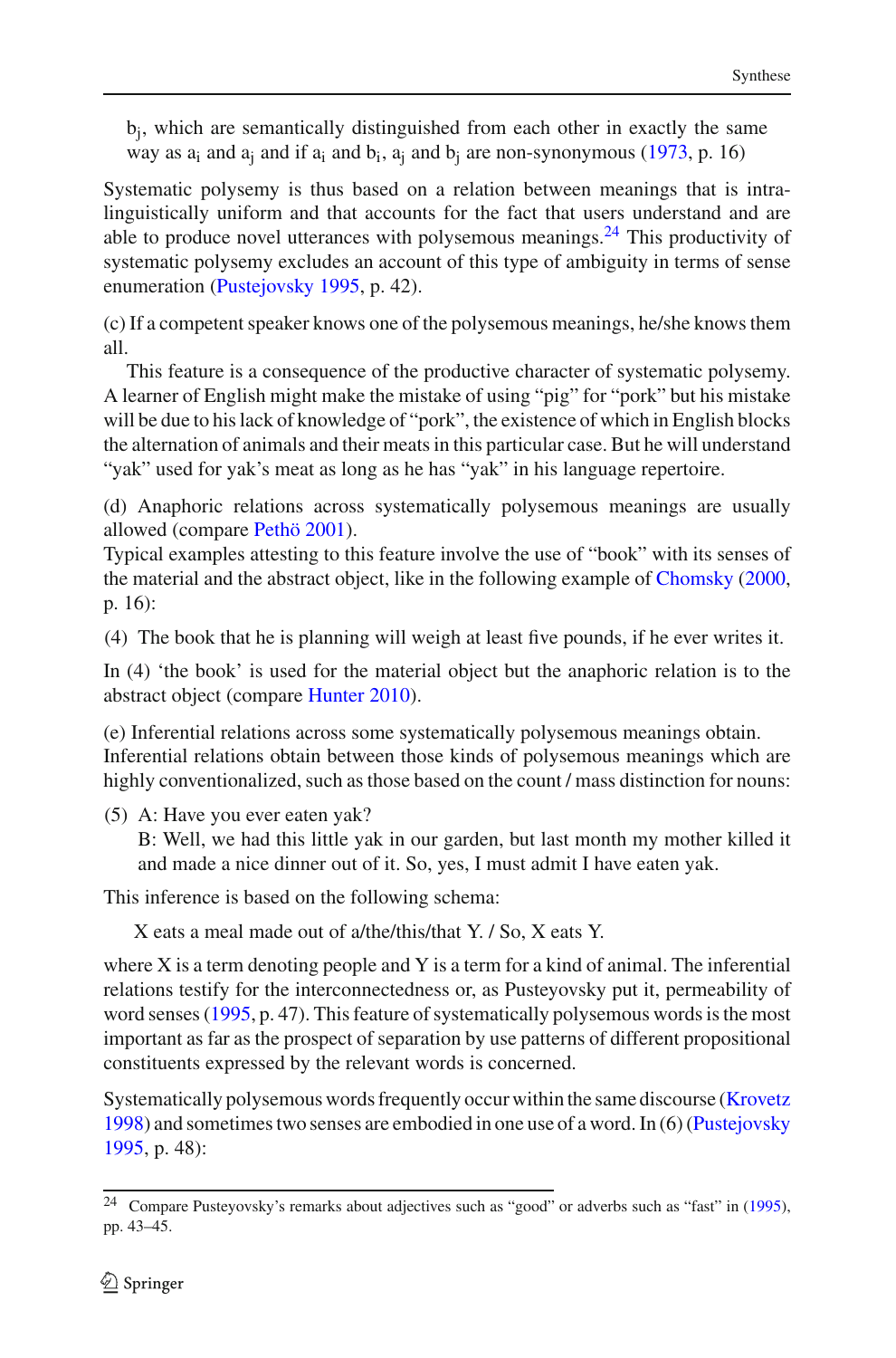(6) John crawled through the broken window.

only the window in the sense of a physical object can be broken while one can just crawl through a window in the sense of an aperture.

All of these features of systematically polysemous words put them apart from homonyms in ways which have implications for a use theory of meaning. The senses of a polysemous word are inferentially interrelated and seem to be activated simultaneously in the same contexts. As Pusteyovsky put it:<sup>25</sup>

What distinguishes the senses in a logical polysemy from the contrastive cases we have discussed [homonymy, KKP] is the manner in which the senses are related. The biggest difference is that, while contextual priming and discourse setting helps disambiguate contrastive senses, it seems irrelevant to the issue of determining the sense of a logically polysemous noun. That is, while contrastive senses are contradictory in nature (that is, one sense is available only if every other sense is not available), complementary senses seem to have a much weaker shadowing effect. Both senses of a logically polysemous noun seem relevant for the interpretation of the noun in the context, but one sense seems 'focused' for purposes of a particular context. [\(1995,](#page-29-9) p. 32)

The contradictory nature of homonymous words (or homonymous meanings for one syntactic word-type in Horwich's sense)—the fact that in a context of use it is either this or that sense that is operative—makes the prospect of finding separate non-semantic grounds for the two (or more) senses promising. This is the case for the examples discussed by Horwich ("bank") but the non-contradictory nature of systematically and especially logically polysemous words seems to make the patterns of use of the different senses connected with such a word interrelated in ways that preclude the distinguishing of separate non-semantic grounds. These are, remember, a prerequisite for extending Horwich's theory beyond words that "possess a single literal semantic meaning" as well as beyond homonymous words.

The task seems to be even more difficult in the face of the polysemous character of proper names and indexicals, due to the basic and pervasive character of these kinds of expressions. Since they are not discussed in as much depth in the literature<sup>26</sup> than the other types of systematically polysemous words mentioned above, I will devote the next two sections to the analysis of their polysemous character which combines polysemy with indexicality. I will focus on the interdependence of the respective senses of these words.

#### **2.3 Rule-based systematic polysemy**

Traditional theories of polysemy attempt to account for the multiplicity of stable senses for one linguistic unit. The sense of a word determines its propositional contribution. Yet the insight that we gain from the works of [Kaplan](#page-28-14) [\(1989a](#page-28-14), [b\)](#page-28-15) about the concept of linguistic meaning calls for a generalization of the understanding of the phenomena of

<sup>&</sup>lt;sup>25</sup> Pusteyovsky's claim is about logical polysemy but it extends to some other kinds of systematic polysemy.

<span id="page-12-1"></span><span id="page-12-0"></span><sup>&</sup>lt;sup>26</sup> The polysemous character of proper names is discussed by [Leckie](#page-29-7)  $(2013)$ .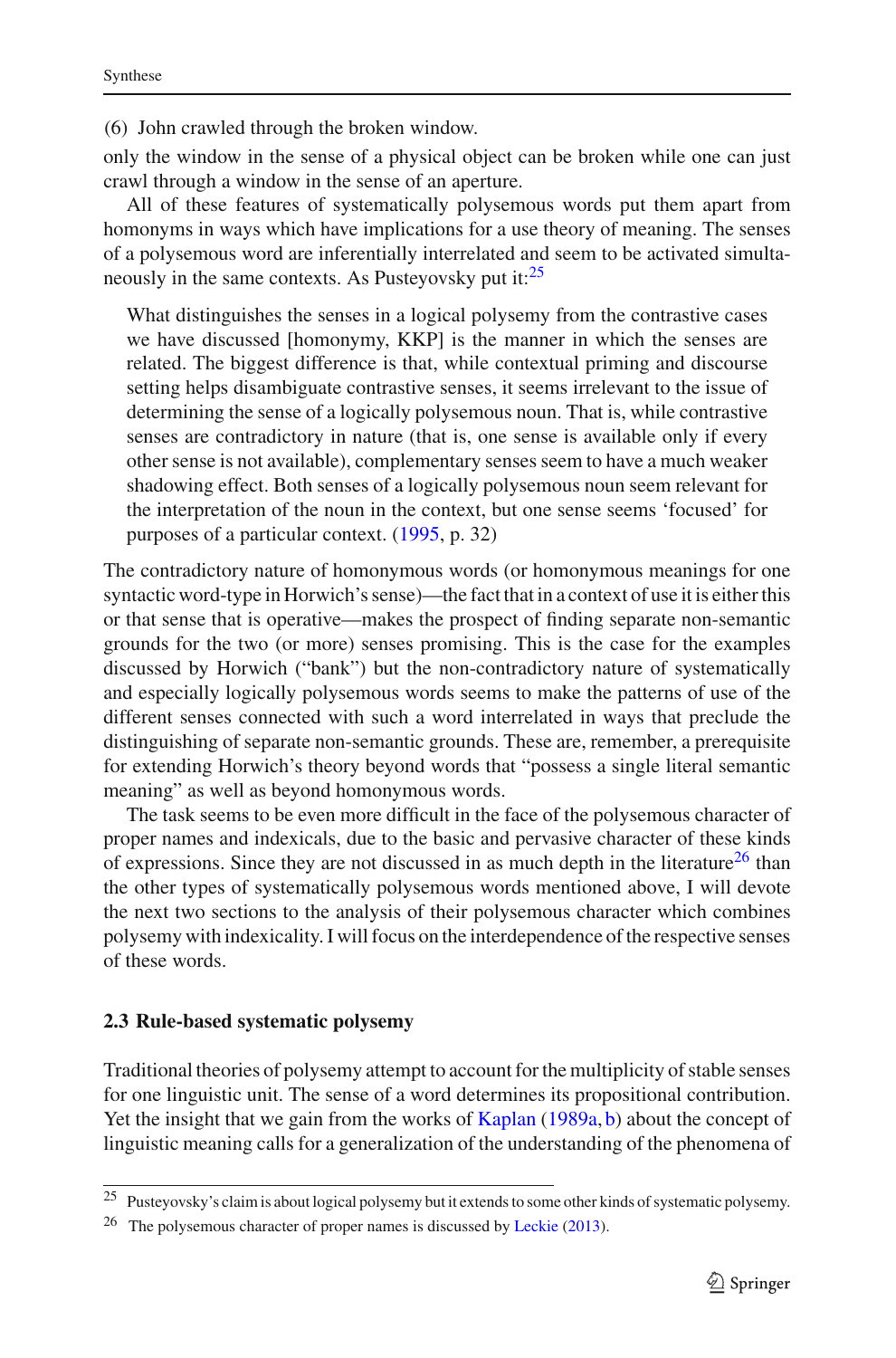polysemous meaning. According to Kaplan, expressions do not necessarily exhibit a meaning that provides content, i.e. propositional contribution, directly, but may instead rely on a rule that for the same word gives (possibly) different contents in different contexts. Combining the ideas of Kaplan with the traditional accounts of polysemy, I will propose an account of the latter that allows for connecting words not just with sets of stable senses, but also with sets of content generating rules.

The proposal of generalizing polysemy to include rule-based systematic polysemy should not be confused with the ideas of [Blutner](#page-27-5) [\(1995](#page-27-5)), who proposes addressgeneration rules as an explanation of the systematicity of polysemy. While his rules operate on different words as input, the addresses—the results of applying a rule to a word—are the stable intentions of a word. Thus once an intension is generated for a word, it provides a content that is stable across contexts (e.g. "'dog as a kind of animal', 'dog as an individual animal', 'dog meat"' for the word 'dog'; compare [Pethö 2001](#page-29-6)). Structurally similar ideas are behind [Pustejovsky](#page-29-9)'s [\(1995](#page-29-9)) pledge for multiple sense generators in his critique of Sense Enumerative Lexicons. The rules proposed by those authors account for the systematicity of the mechanisms underlying polysemy across the lexicon but once applied to a particular word they generate constant senses and thus multiple but concrete contents. The present proposal, by combining such insights with Kaplanian ideas, aims for a two dimensional model of polysemous meanings: one word (lexeme) may have not just several senses which determine several contents but a several rule-based senses that each may determine different contents in different contexts. In the following sections I will argue that two kinds of words—proper names and indexicals—exhibit this kind of rule-based systematically polysemous meaning and thus pose a challenge both to the use theory of meaning and to the minimal theory of truth that is based on such a theory of meaning. I will begin with indexicals, which are typically characterized by a rule-based linguistic meaning.

### <span id="page-13-0"></span>**3 Indexicals as systematically polysemous expressions**

According to Kaplan, the meaning of an indexical (or a demonstrative) $27$  in its deictic use has two aspects. $28$  On the one hand it has a constant element—something we all learn when we learn the meaning of a word such as 'I', the rule that it refers to the speaker of the utterance of which it is a part. Kaplan called this aspect of the meaning of an indexical its character. On the other hand, the propositional contribution of 'I' changes when it is uttered by a different person, the content is thus a non-constant function of the context [\(Kaplan 1989a](#page-28-14)). The rather uncontroversially accepted lesson to take home from Kaplan is that some words may have meanings that do not determine their contents directly but provide rules that determine the content in the context of utterance. Even though the content may vary across contexts, indexicals are not ambiguous according to this analysis as each is connected with just one content-

 $27$  In what follows I will use the term 'indexical' in such a way as to include demonstratives.

<span id="page-13-2"></span><span id="page-13-1"></span><sup>&</sup>lt;sup>28</sup> Kaplan was obviously not the first to distinguish the two aspects of meaning of an indexical expression. Important authors to mention here are at least [Husserl](#page-28-16) [\(1901\)](#page-28-16), [Burks](#page-27-6) [\(1949\)](#page-27-6) and [Bar-Hillel](#page-27-7) [\(1954](#page-27-7)). Thanks to an anonymous referee for making me be more precise in this respect. For a more substantive account of the history of research on indexicals see my Kijania-Placek [\(2012a\)](#page-28-17).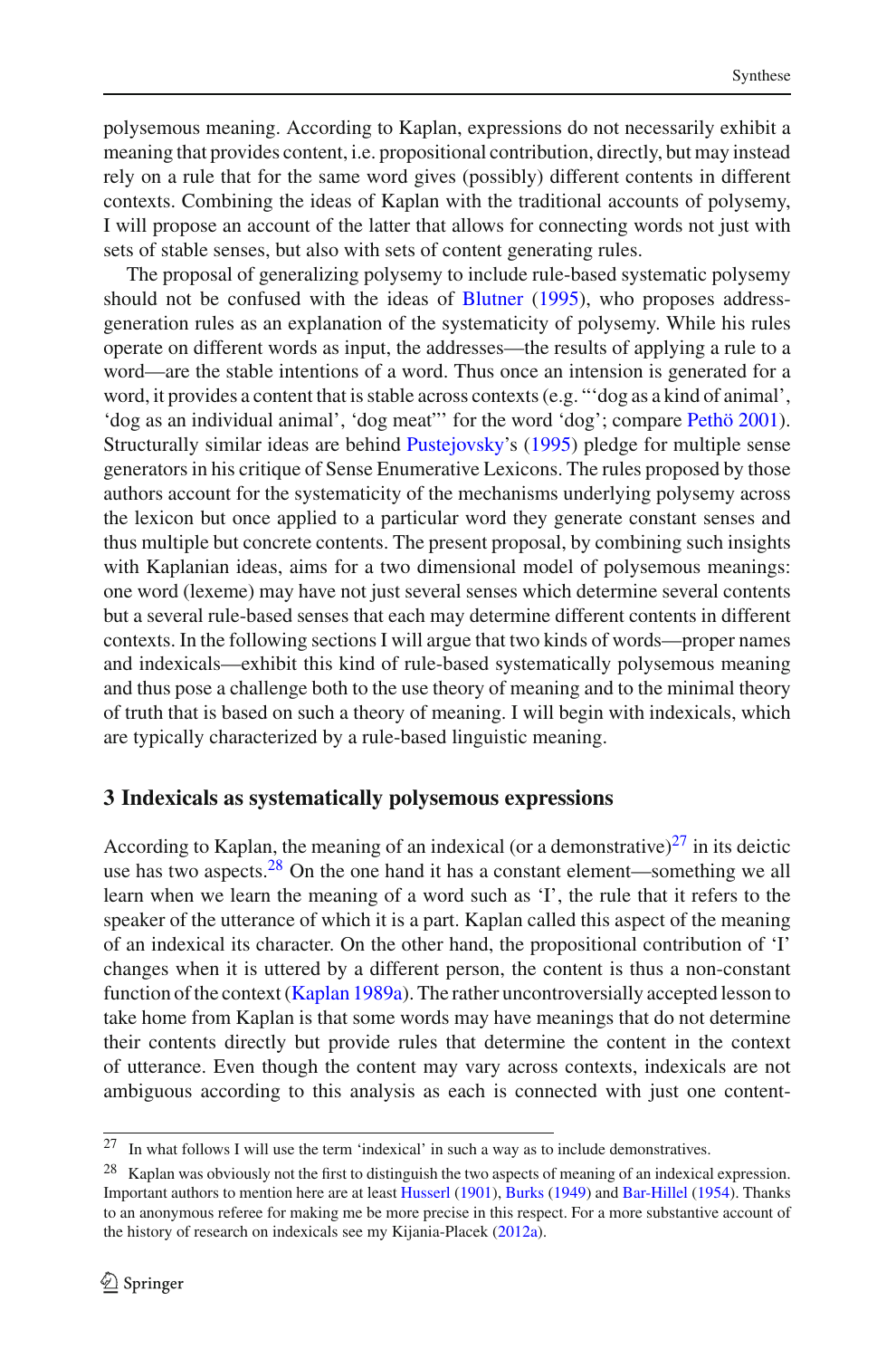generating rule.<sup>[29](#page-14-0)</sup> This view on meaning should be acceptable to Horwich, who claims that "we might well deny that meaning determines reference. We might suppose, on the contrary, that the referent of a term is fixed in part by the context in which it occurs." [\(Horwich 2001](#page-28-2), p. 154) He thus seems to believe that deictic uses of indexicals fit comfortably with the use theory of meaning and the minimal theory of truth.

But deictic uses of an indexical, such as "he", are not the only uses of this word considered as a syntactic word-type. In English we can distinguish at least five types of the uses of "he":

- I. DEICTIC uses:—based on Kaplanian characters [\(Kaplan 1989a](#page-28-14))
- (7) He [pointing at John Paul II] is speaking bad Italian.
- II. ANAPHORIC uses—based on the rule of anaphora
- (8) If John Paul II does not practice his Italian, he will always have a Polish accent.
- III. BOUND uses—based on the rule of binding
- (9) If somebody does not practice his Italian, he will always have an accent.
- IV. DEFERRED uses—based on the rule of deferred reference [\(Nunberg 1993,](#page-29-11) see below)
- $(10)$  He [pointing at a photograph of John Paul II] is my hero.
- V. DESCRIPTIVE uses—based on the rule of descriptive anaphora [\(Kijania-Placek](#page-28-17) [2012a](#page-28-17), [b,](#page-28-18) [2015,](#page-28-19) [2016a](#page-28-20); see below)

(11) He is usually an Italian, but this time they thought it wise to elect a Pole.

[uttered by someone gesturing towards JP II as he delivers a speech with a Polish accent shortly after his election.]

In deferred use an indexical refers to an object not present in the immediate context of utterance (called the deferred referent) by way of a different object (called an index), which is present in the context and is related in a contextually salient way to the referent (e.g. reference to an author by way of pointing to his book). Such uses were first distinguished by [Nunberg](#page-29-12) [\(1978,](#page-29-12) [1979,](#page-29-13) [1993\)](#page-29-11). Descriptive uses of indexicals, on the other hand, are uses where indexical utterances express general propositions concerning, for example, all popes (see [Nunberg 1993,](#page-29-11) [2004](#page-29-14); [Recanati 1993,](#page-29-15) [2005](#page-29-16); [Bezuidenhout 1997](#page-27-8); [Powell 1998,](#page-29-17) [2010](#page-29-18); [Elbourne 2005](#page-27-9), [2008](#page-27-10); [Hunter 2010](#page-28-13); [Stokke](#page-29-19) [2010;](#page-29-19) [Galery 2008;](#page-28-21) [Kijania-Placek 2012a,](#page-28-17) [b,](#page-28-18) [2014](#page-28-22), [2015,](#page-28-19) [2016a,](#page-28-20) [b](#page-28-23)). The important difference between deferred and descriptive uses of indexicals is that in the former the proposition expressed by the utterance is still singular, it is just not about the object

<span id="page-14-0"></span><sup>29</sup> At some point Horwich claims that "I am hungry" is multiply ambiguous "designating a separate expression-type for each of the limitless number of different propositions it may be used to express (depending on the speaker and time of utterance)." [\(1990/](#page-28-0)1998, p. 100) I see no way of extracting distinct patterns of use for those multiple uses of this sentence, as due to the contribution of time each may occur only once. I will ignore this declaration, as in other places Horwich claims that he is after a meaning of "I" that is common to all its utterances, including those of its translation to different languages (compare [2005](#page-28-4), p. 28, quoted in Sect. [1](#page-0-0) above).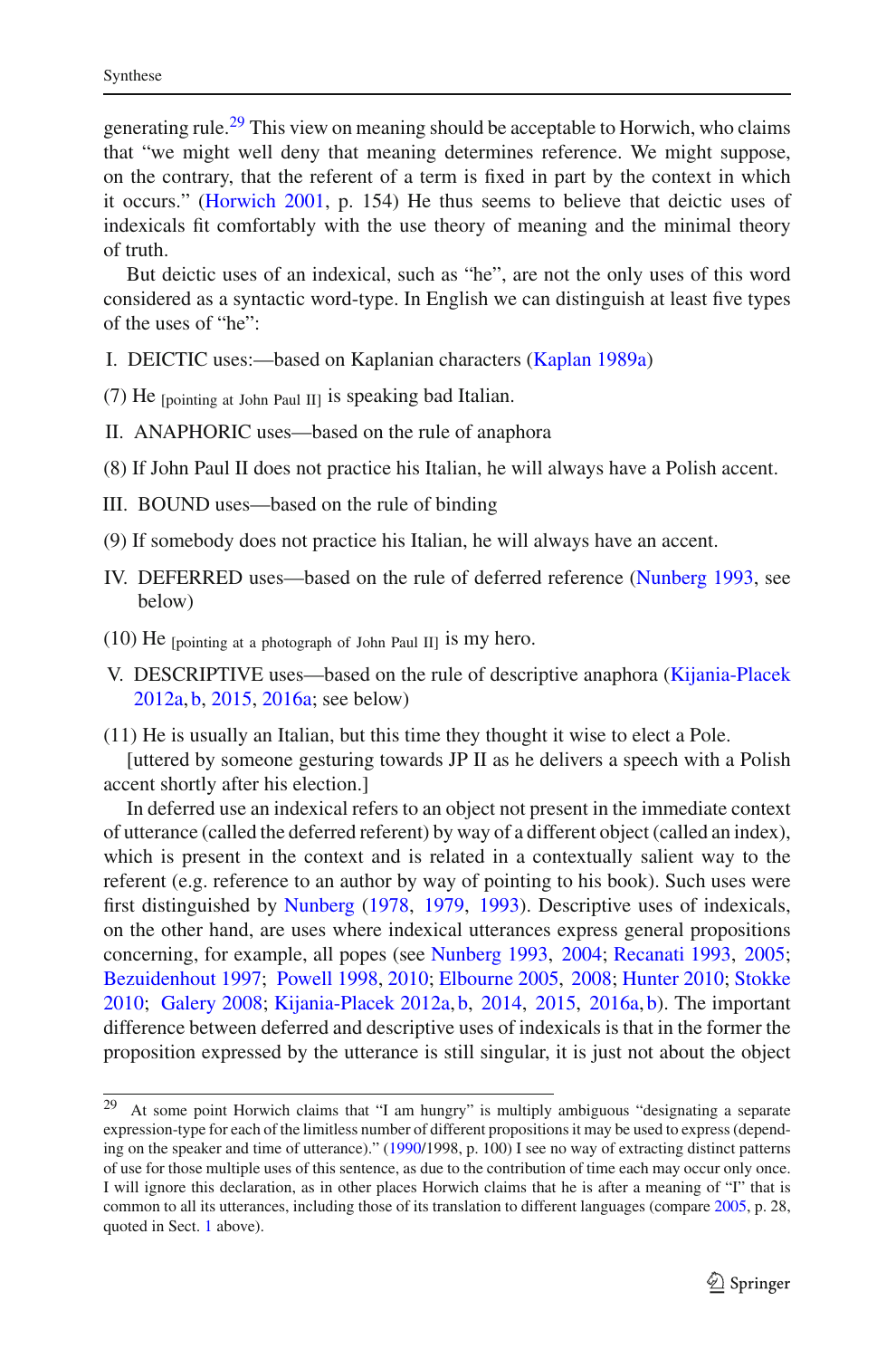demonstrated—the photograph, in the case of (10)—but about the object related to the photograph by the relation of 'being depicted in the photograph', while in descriptive uses a general proposition is expressed. $30$ 

Descriptive anaphora is an interpretive mechanism I have postulated for the analysis of the descriptive uses of indexicals in [\(Kijania-Placek 2010,](#page-28-24) [2012a,](#page-28-17) [b](#page-28-18)). In the mechanism of descriptive anaphora, the antecedent of the anaphora stems from the extra-linguistic context: it is an object identified through the linguistic meanings of a pronoun (in the case of pure indexicals) or by demonstration (for demonstratives).  $31$ In a communication context, those objects serve as a means of expressing content and, as such, they acquire semantic properties.  $32$  The antecedent is used as a pointer to a property corresponding to it in a contextually salient manner and that property contributes to the general proposition expressed.<sup>[33](#page-15-3)</sup> The context must be very specific in order to supply just one such property, which explains why there are not many convincing examples of the felicitous use of descriptive indexicals. Typically, descriptive anaphora is triggered at the level of linguistic meaning by the use of quantifying words such as "usually" or "always", whose linguistic meanings require a range of objects to quantify over and thus clash with the singularity of the default referential reading of indexicals (or proper names, as will be exemplified in the next section) in their default interpretations.  $34$  Those quantifiers need not be overt. As a result, the expression's basic referential function is suppressed. The structure of the general proposition is determined by the binary quantifier, usually the very quantifier that triggered the mechanism of descriptive anaphora in the first place. The anaphora is descriptive in the sense that the antecedent does not provide a referent for the pronoun. It gives a property which is not a referent—the property retrieved from the context serves as a context set that limits the domain of the quantification of the quantifier (see Kijania-Placek [2012a](#page-28-17), [2015](#page-28-19), [2016a](#page-28-20)).<sup>[35](#page-15-5)</sup> The proposed analysis, applied

<span id="page-15-0"></span><sup>&</sup>lt;sup>30</sup> It is an oversimplification to simply talk about singular and general propositions here, as general propositions from the point of view of a descriptively used indexical may contain other indexicals which are used deicticly. Thus, it would be more appropriate to talk about propositions singular or general with respect to specific words. Compare Mackie's notion of propositions "singular with respect to an object" [\(McKay and Nelson 2014\)](#page-29-20). Having mentioned this problem, I will continue to use the simplified distinction, hoping that doing so should not cause confusion.

<span id="page-15-1"></span><sup>31</sup> Compare Kijania-Placek [\(2012a](#page-28-17), [2015\)](#page-28-19). Descriptive anaphora may be extended to the analysis of descriptive uses of proper names (see next section) by postulating that for proper names the extra-linguistic antecedent is the object identified by the social convention concerning the name that is active in the context of an utterance.

<span id="page-15-2"></span><sup>&</sup>lt;sup>32</sup> Compare [Frege](#page-28-25)'s treatment of objects as a means of expressing content; e.g. Frege [\(1892](#page-28-25), [1897,](#page-28-26) [1918](#page-28-27)), [Künne](#page-29-21) [\(1992\)](#page-29-21), [Poller](#page-29-22) [\(2008\)](#page-29-22), [Kripke](#page-29-23) [\(2008](#page-29-23)) and Kijania-Placek [\(2012a\)](#page-28-17).

<span id="page-15-3"></span><sup>&</sup>lt;sup>33</sup> I call the interpretive mechanism "descriptive anaphora" due to the fact that the pronoun when used descriptively is semantically dependent for its interpretation on other elements of—this time extralinguistic—context and acquires their semantic properties; the pronoun is semantically parasitic on other elements of discourse. This view of anaphora is indirectly based on [von Fintel](#page-30-2) [\(2004](#page-30-2)) and [Roberts](#page-29-24) [\(2010](#page-29-24)).

<span id="page-15-4"></span><sup>&</sup>lt;sup>34</sup> Whether there is a clash is, however, a pragmatic matter, as it depends on the domain of quantification of the quantifier, which for most adverbs of quantification is not given as part of the semantics of the word. Compare [Lewis](#page-29-25) [\(1975\)](#page-29-25) and Kijania-Placek [\(2012a](#page-28-17), [2016a\)](#page-28-20).

<span id="page-15-5"></span><sup>&</sup>lt;sup>35</sup> The concept of deferred reference is sometimes used inclusively for both cases when a contribution of the indexical is singular and when it is general. On such an inclusive interpretation of deferred reference, descriptive anaphora may be considered an elucidation of the general reading of deferred reference. I have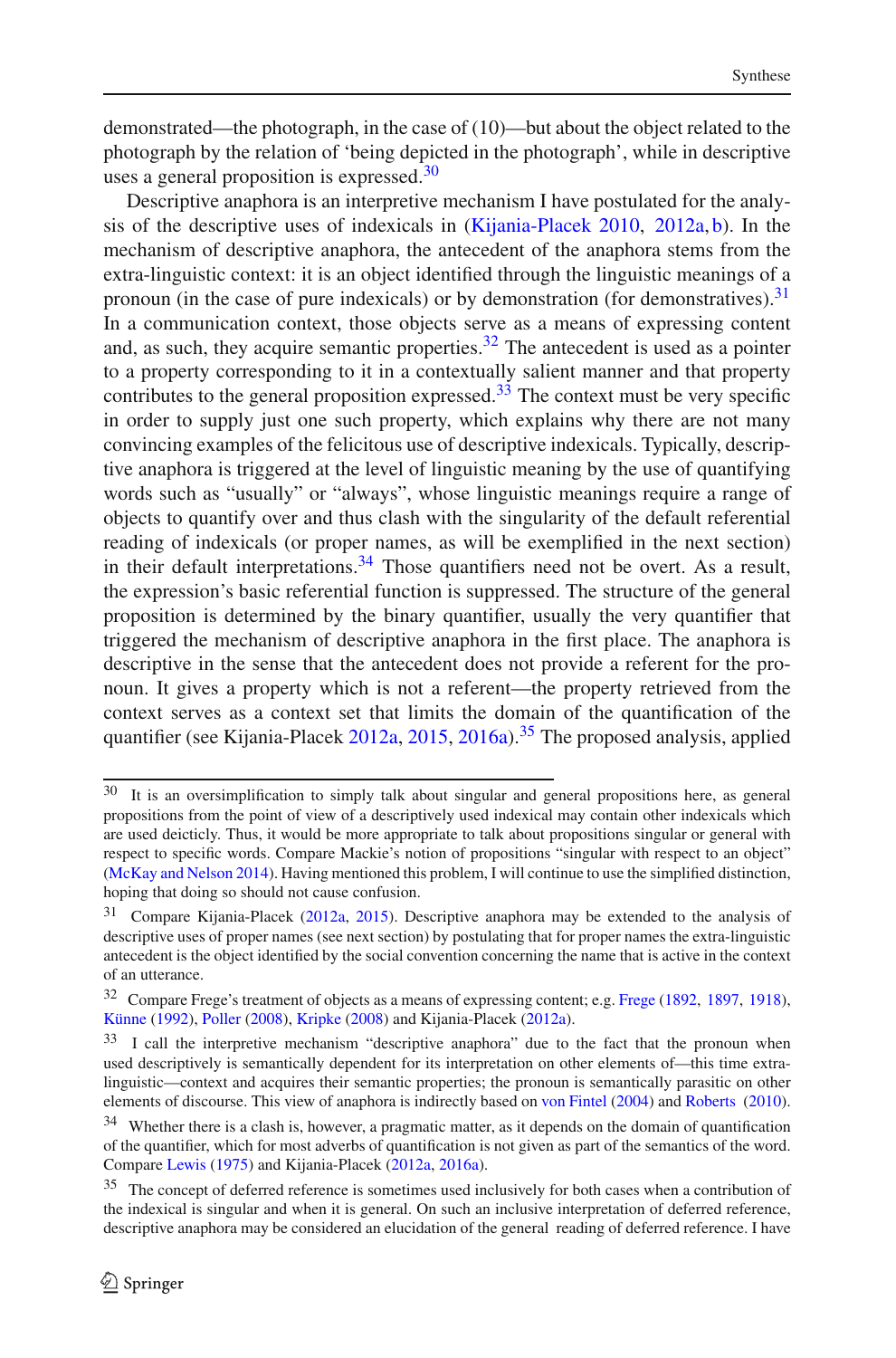to (11), works as follows. In this example the linguistic meaning of 'he' requires reference to one particular person but 'usually' is a quantifier that here quantifies over a set of people. This tension triggers a search for an alternative interpretation via descriptive anaphora, with John Paul II as the demonstrated antecedent. John Paul II is not the semantic value for 'he' as no antecedent is ever a value for the anaphora—it gives the value. The salient property of John Paul II—'being a pope'—is the semantic value of 'he'. 'usually' is a binary quantifier—usually<sub>x</sub> ( $\varphi(x)$ ,  $\psi(x)$ ) analyzed according to the generalized quantifiers theory (e.g. [Barwise and Cooper](#page-27-11) [1981](#page-27-11) or [Peters and Westerståhl 2006](#page-29-26)). The structure of the proposition is thus as follows:[36](#page-16-0)

#### $USUALYX(POPE(X), ITALIAN(X)),$

and the quantifier USUALLY has the truth conditions of the majority quantifier:

$$
M^{gi} \models \text{USUALLY}_x(\varphi(x), \psi(x)) \quad \text{iff} \quad |\varphi^{Mgi} \cap \psi^{Mgi}| \ge |\varphi^{Mgi} \setminus \psi^{Mgi}|
$$

Such an analysis gives the intuitive reading for (11): 'Most popes are Italian'. In general, the structure of the interpretation can be given by the following schema:

IND is 
$$
Q \psi \Rightarrow Qx(\varphi(x), \psi(x)),
$$

where IND is an indexical, Q is a quantifier,  $\varphi$  is the property corresponding to the object which is the antecedent of IND and  $\Rightarrow$  should be read as 'expresses the proposition' (compare Kijania-Placek [2012a,](#page-28-17) [2016a](#page-28-20)).

This analysis of descriptive uses of indexicals presupposes at least a partial depen-dence between different kinds of uses of these expressions.<sup>[37](#page-16-1)</sup> The mechanism of descriptive anaphora is triggered by the unavailability of other uses of indexicals and as such is dependent on them. The interpretation of (11) is triggered by the semantic inconsistency between the generality of the majority quantifier ("usually") and the singularity of other potentially available referential interpretations of the pronoun, be it deictic, (classically) anaphoric or deferred. Thus for the descriptive interpretation to succeed, the general semantic features of the remaining interpretations must be taken into account even though the other potential contents may not be computable. In a

Footnote 35 continued

supported the need for drawing the distinction between deferred reference and descriptive interpretation more extensively in Kijania-Placek [\(2012a\)](#page-28-17).

<span id="page-16-0"></span><sup>&</sup>lt;sup>36</sup> I use the SMALLCAPS font style for formal counterparts of natural language quantifiers and predicates. M is a model, g is an assignment of objects from the domain of the model to individual variables, i is a context,  $\models$  is a satisfaction relation obtaining between a sentence (or an open formula) and a model and context, under an assignment;  $\varphi$  and  $\psi$  are open formulas, |A| signifies the cardinality of the set A, and  $\varphi^{\text{Mgi}}$  is the interpretation of formula  $\varphi$  in model M and context i under assignment g.

<span id="page-16-1"></span><sup>&</sup>lt;sup>37</sup> I have elaborated upon the nature of this dependence in Kijania-Placek [\(2012a,](#page-28-17) [2015\)](#page-28-19).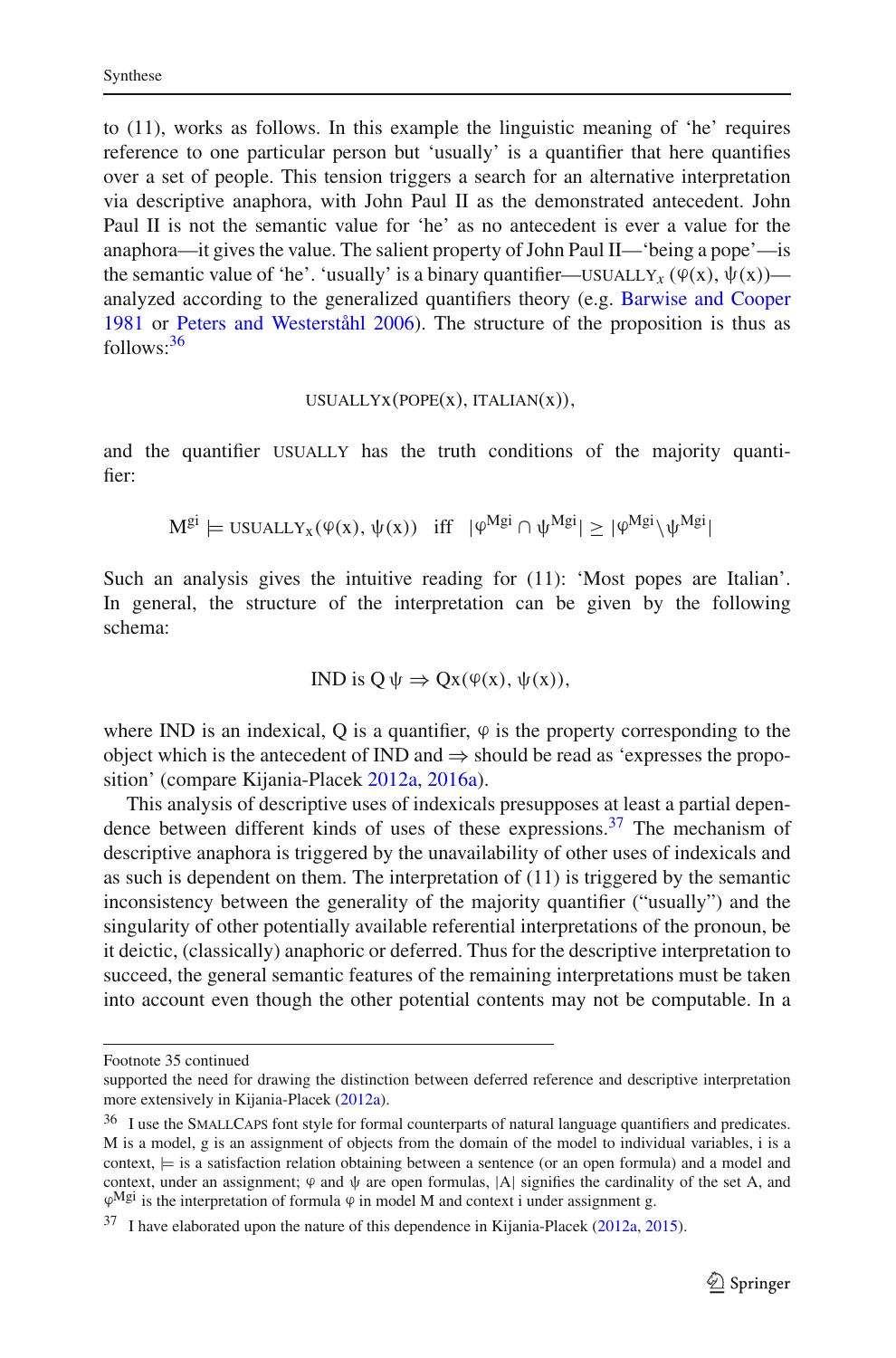sense all the possible interpretive mechanisms are thus activated in the interpretation of a descriptively used indexical.

Other uses of indexicals are not dependent on descriptive uses in a similar way but they are variously interconnected, which is shown by the fact that uniform accounts of either deictic, anaphoric and bound uses [\(Recanati 2005](#page-29-16)) or deictic and deferred uses [\(Nunberg 1993](#page-29-11)) have been attempted. Even if those attempts may not be considered successful as general theories of indexicals, they point to important interrelations between patterns of use of the respective kinds of use.With respect to deictic, anaphoric and bound types of uses of indexicals Levinson pointed out that "the fact that in language after language all three functions can be performed by the same pronominal expressions suggests that their semantic character simply encompasses all three." [\(Levinson 2000,](#page-29-27) p. 270) I think that this claim can be extended to all five functions. The generalized conception of polysemy introduced above allows for the treatment of indexicals as systematically polysemous words and is thus an attempt at such a semantic character that encompasses all of them. In the next paragraph I will point to the specific features of indexicals that are characteristic of systematic polysemy.

The cross-linguistic uniformity of indexicals is well attested, especially for deictic, bound and anaphoric uses. Levinson even goes to the point of formulating the hypothesis that "any language with deictic pronouns will allow these to be used both anaphorically and as variables." [\(Levinson 2000](#page-29-27), p. 409) However, deferred and descriptive uses are sustainable across different languages as well, at least those examples that are based on highly salient relations, such as the authorship of books or on important social functions (pope, queen, president or prime minister). All five types of uses of indexicals are learned as a package and the slightly higher level of difficulty in the comprehensibility of descriptive uses stems from the non-presumptive character of this type of interpretation (compare Kijania-Placek [2016a](#page-28-20)). The productivity of deictic, anaphoric and bound uses is self-evident and stems from their rule-based character, while the relation between photographs and people depicted in photographs testifies to the high level of productivity of deferred uses. More scene setting is required to establish the productivity of descriptive uses of indexicals but the following example may serve as analogous to (11). Let us consider an American watching Barack Obama's inauguration as president in 2009, who, prompted by the surprised gaze of a foreigner, utters:

(12) He is usually white,

expressing a general proposition:

(12a) US Presidents are usually white.

The above mentioned features of the different uses of indexicals support the treatment of indexicals as rule-based systematically polysemous words but they do not necessarily pose a very serious challenge for Horwich's theory. That is because there seem to be no clear examples of inferential or anaphoric relations across the various uses, which in principle leaves open the possibility of the separation of the types of uses by use patterns.  $38$  As I will try to show in the next section, the situation is more

<span id="page-17-0"></span><sup>&</sup>lt;sup>38</sup> With regards to anaphoric and quantificational uses of pronouns, Horwich wrote that "[t]he fact that pronouns have two non-unifiable uses makes the best theory of them regrettably disjointed." [\(Horwich 2010b](#page-28-1),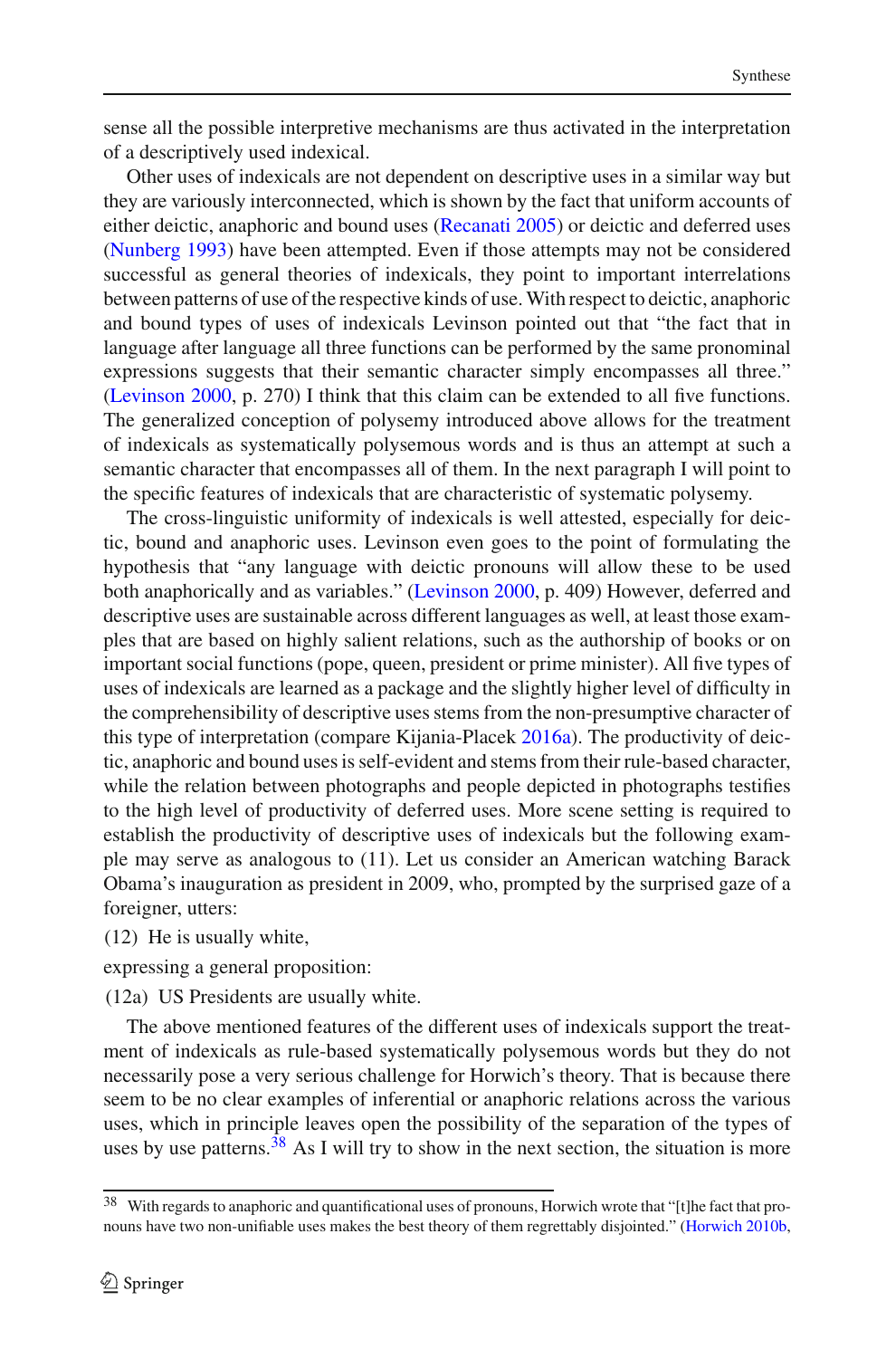serious with proper names as they exhibit the full range of features characteristic for systematic polysemy.

## <span id="page-18-0"></span>**4 Proper names as systematically polysemous expressions**

Until quite recently, proper names were considered mainly or exclusively as devices of singular reference [\(Mill 1843;](#page-29-28) [Frege 1892;](#page-28-25) [Russell 1911;](#page-29-29) [Kripke 1972](#page-29-0); [Donnellan](#page-27-12) [1970\)](#page-27-12). Considered as word-types, however, they also exhibit other kinds of uses. In his influential paper (1973) Burge pointed out that, apart from the usual kind of examples such as:

(13) Alfred studies in Princeton. [...] [P]roper names take the plural: (14) There are relatively few Alfreds in Princeton. They also take indefinite and definite articles: (15) An Alfred Russell joined the club today. (16) The Alfred who joined the club today was a baboon. And quantifiers: (17) Some Alfreds are crazy; some are sane. [\(Burge 1973,](#page-27-13) p. 429; numerals added for future reference)

Burge claims that although "[p]roper names are usually used in singular and unmodified form […] there is nothing ungrammatical about the above sentences." Burge and his followers [\(Segal 1996;](#page-29-30) [Geurts 1997](#page-28-28); [Bach 2002](#page-27-14); [Elbourne 2005;](#page-27-9) [Matushansky](#page-29-31) [2006,](#page-29-31) [2008](#page-29-32); [Katz 2001](#page-28-29); [Fara 2011a](#page-27-15), [b](#page-27-16), [2015a,](#page-27-17) [b](#page-27-18), [c\)](#page-27-19) developed a theory called predicativism. According to predicativists "names are predicates in all of their occurrences" [\(Fara 2015a](#page-27-17), p. 60) and by that they mean "multiply applicable predicates that are true of just those things that are bearers of the name" (Fara  $2015b$ , p. 251).<sup>39</sup> This conception squares seamlessly with the plural and quantified uses of proper names, as well as using such names with either definite or indefinite articles, but has been challenged by indicating uses of proper names that are not true just of the things that are bearers of a particular name. The following counterexamples have been provided, extending the repertoire of rarely considered types of uses of proper names supplied by Burge:

Family Examples: [\(Böer 1975\)](#page-27-20)

(18) Joe Romanov (my barber) is not a Romanov;

Footnote 38 continued

p. 30) But even if such disjointed use patterns would be possible to establish for these two kinds of uses of indexicals, it is doubtful if it would be possible for deferred and descriptive uses, as those are systematically related to deictic uses of those expressions.

<span id="page-18-1"></span><sup>&</sup>lt;sup>39</sup> The singular uses in the argument position, appearing as bare singulars—the former "normal" uses—are explained by a stipulation that they constitute the predicative component of a denuded definite description in Fara's and Matushansky's version of predicativism—or the denuded determiner "that"—in Burge's version.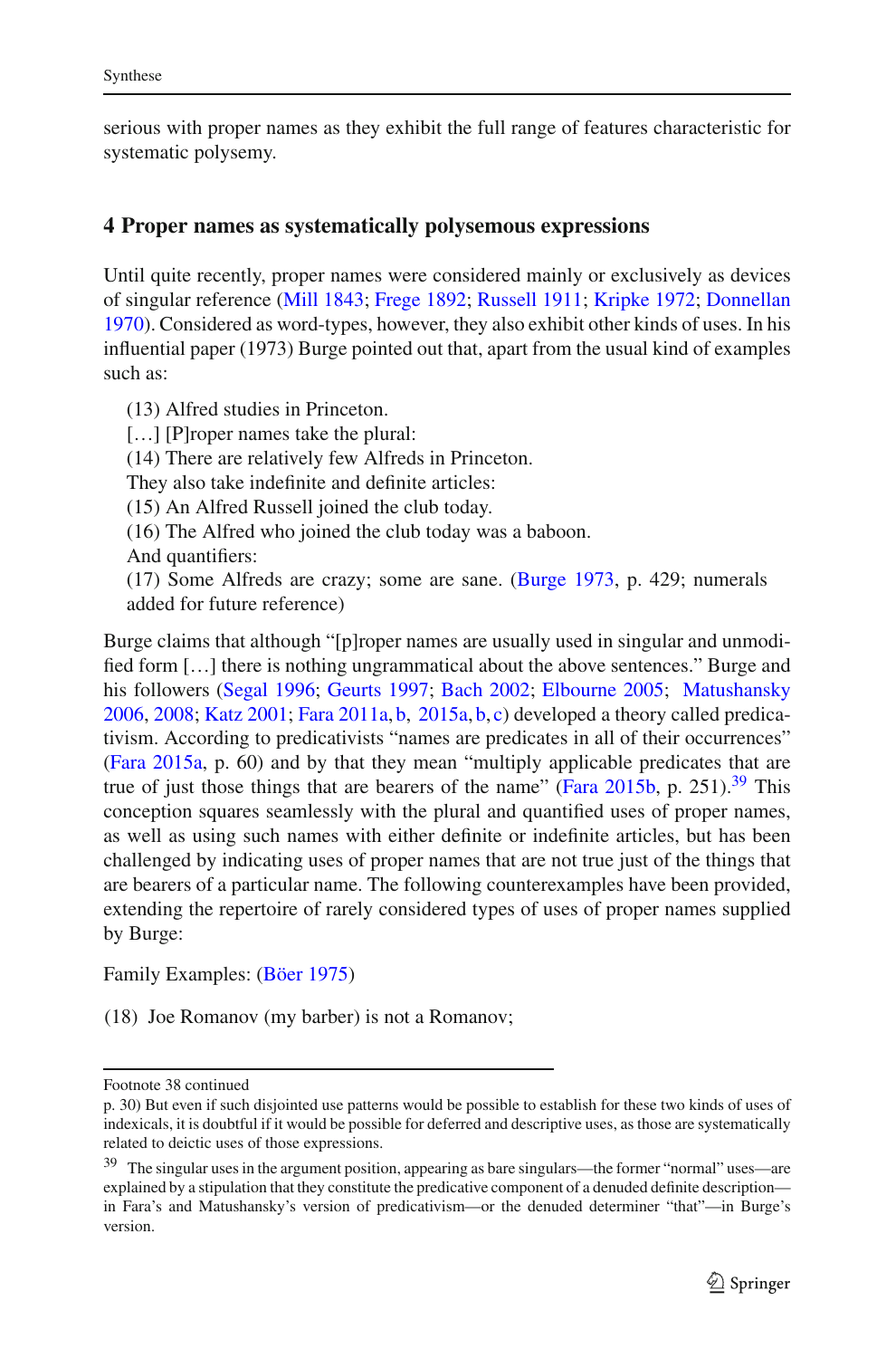(19) Waldo Cox (my gardener) is a Romanov (an exciting fact revealed by recent historical investigations).

Costume (Representational) Examples: [\(Jeshion 2015\)](#page-28-30)

(20) Two Obamas came to the Halloween party.

Resemblance Examples: [\(Jeshion 2015\)](#page-28-30)

(21) Two little Lenas just arrived.

Artwork (Producer) Examples:

(22) He gave me a Picasso for my birthday.

Machiavelli Examples: [\(Fara 2015b](#page-27-18))

(23) Dick is a real Machiavelli.

The idea is that "Romanov", as used in (18) and (19), does not fall under the predicativist rule, according to which "Romanov" is a predicate that is true of a thing if and only if it is called Romanov, because other properties are decisive as far as belonging to the Romanov dynasty is concerned. Yet, "Romanov" is a proper name and so should be analysable according to the predicativist rule. Analogously, for somebody to count as Obama at a Halloween party or for a painting to count as a Picasso, the respective objects do not have to be bearers of the names.

Referentialists, such as Jeshion, offer arguments for treating only singular uses of proper names in argument position as the real uses of proper names and propose to rely on pragmatic mechanisms for the explanation of other uses. Both theories admit, however, that some uses of proper names considered as syntactic type—Machiavelli examples for referentialists [\(Jeshion 2015](#page-28-30), p. 369), Family examples for predicativists [\(Fara 2015c](#page-27-19), pp. 4, 16)—are explicitly excluded from their considerations, and the decision is justified on semantic grounds.<sup>[40](#page-19-0)</sup> Such decisions are, however, unacceptable from the point of view of the Horwich version of the use theory of meaning, which cannot be based on semantic concepts and which types words by their "shapes or sounds". On such principles we must just treat as a fact that all the mentioned types of uses are uses of one word, unless it is an example of homonymy, as in the case of "bank". Outside of the camps of the referentialists and predicativists, at least some of these uses (Artwork examples) are typically considered examples of polysemy and in the remainder of this section I will argue for a polysemous treatment of proper names by examining to what extent they exhibit the features of systematic polysemy.<sup>[41](#page-19-1)</sup>

I hope to be able to show that the type of polysemy that is operative in the case of proper names is precisely the rule-based systematic polysemy introduced above. We thus do not expect a set of stable senses determining concrete contents for a proper

<span id="page-19-0"></span><sup>&</sup>lt;sup>40</sup> Additionally, neither referentialists nor predicativists account for anaphoric or bound uses of proper names, see below.

<span id="page-19-1"></span><sup>&</sup>lt;sup>41</sup> A polysemous theory of proper names has been proposed by [Leckie](#page-29-7) [\(2013\)](#page-29-7), but it concerned just individual (she calls them "referential", see footnote 42 below) and predicative uses of proper names. According to Leckie ""Frieda" is ambiguous between the woman and the name "Frieda"' [\(Leckie 2013](#page-29-7), p. 1153). She mentions other uses of names only in passing and does not treat them on a par with predicative and individual uses.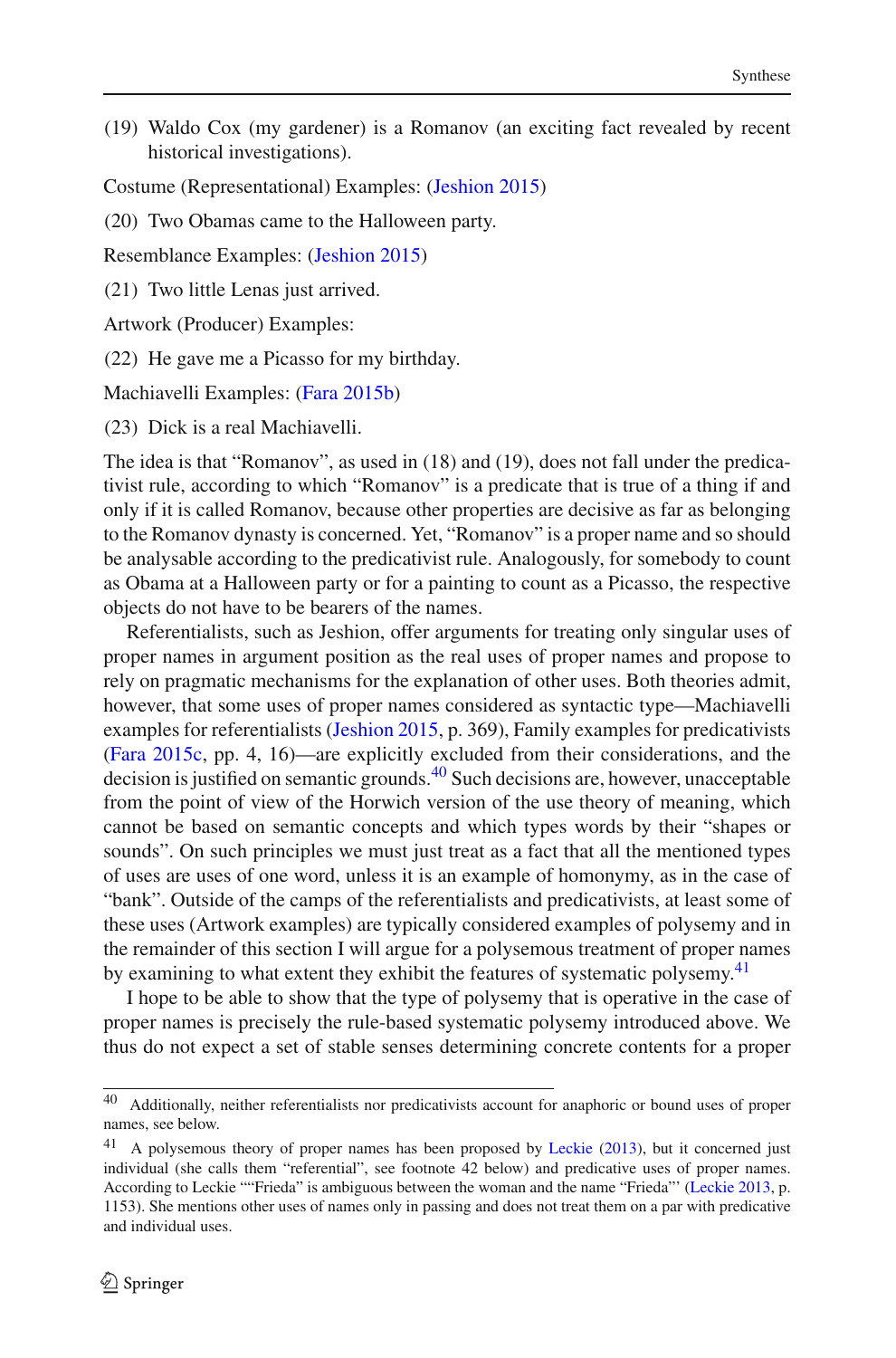name but a set of rules that generate contents in contexts. Basing the linguistic meaning of a name on a set of rules will allow for an explanation of both the productivity as well as of the systematicity of uses of proper names. Some of the uses of names grouped separately above (Representation Examples and Costume Examples) will turn out to be based on the same mechanism.

### **4.1 Typology of uses of proper names**

I propose a treatment of proper names as systematically polysemous words whose linguistic meaning are comprised of the following kinds of uses and the respective mechanisms (abstract content generating rules) underlying those uses:

- I. INDIVIDUAL uses—based on the rule of the semantics of direct reference for proper names (see for example [Recanati 1993](#page-29-15))<sup>[42](#page-20-0)</sup>
- (24) Picasso was incredibly prolific. [\(Jeshion 2015](#page-28-30)) and (13)
- II. PREDICATIVE uses—based on the metasemantic rule of predicative analyses (BBCC condition of [Fara 2015a](#page-27-17), [b](#page-27-18), [c](#page-27-19); [Matushansky 2008\)](#page-29-32)

(25) I have come across two Gareth Evans' and two Ken Taylors my readings. and  $(14)–(17)$ 

III. ANAPHORIC uses—based on the rule of anaphora

(26) If John insists on calling his next son Gerontius, then his wife will be annoyed and Gerontius will get made fun of because of his name. [\(Elbourne 2005](#page-27-9))

IV. BOUND uses—based on the rule of bounding  $43$ 

(27) Every woman who has a husband called John and a lover called Gerontius takes only Gerontius to the Rare Names Convention. [\(Elbourne 2005](#page-27-9))

V. DEFERRED uses—based on the rule of deferred reference [\(Nunberg 1993,](#page-29-11) see section [3](#page-13-0) above) extended to proper names

(28) France plays Germany tonight. and (32) below

VI. DESCRIPTIVE uses—based on the rule of descriptive anaphora [\(Kijania-Placek](#page-28-17) [2012a](#page-28-17), [2015](#page-28-19), [2016a,](#page-28-20) [b\)](#page-28-23)

(29) If Mary had been a boy then yes, I do believe England would have remained a Catholic country. [\(Saebo 2015\)](#page-29-33)

and

Family Examples: (18), (19)

Costume (Representational) Examples: (20)

Resemblance Examples: (21)

Artwork (Producer) Examples: (22)

<span id="page-20-0"></span><sup>&</sup>lt;sup>42</sup> [Leckie](#page-29-7) [\(2013\)](#page-29-7) uses the term "referential" for what I call here "individual" uses of proper names. Her terminology is, however, misleading, as, for example, deferred uses are referential in the semantic sense of contributing their referents to the proposition expressed as well.

<span id="page-20-1"></span><sup>&</sup>lt;sup>43</sup> It is debatable if anaphoric and bound uses are based on separate mechanisms or can be reduced, but I will leave this issue out of my considerations in this paper, as it is unimportant for the main argument, which relies on the multiplicity of mechanisms but not on their exact number.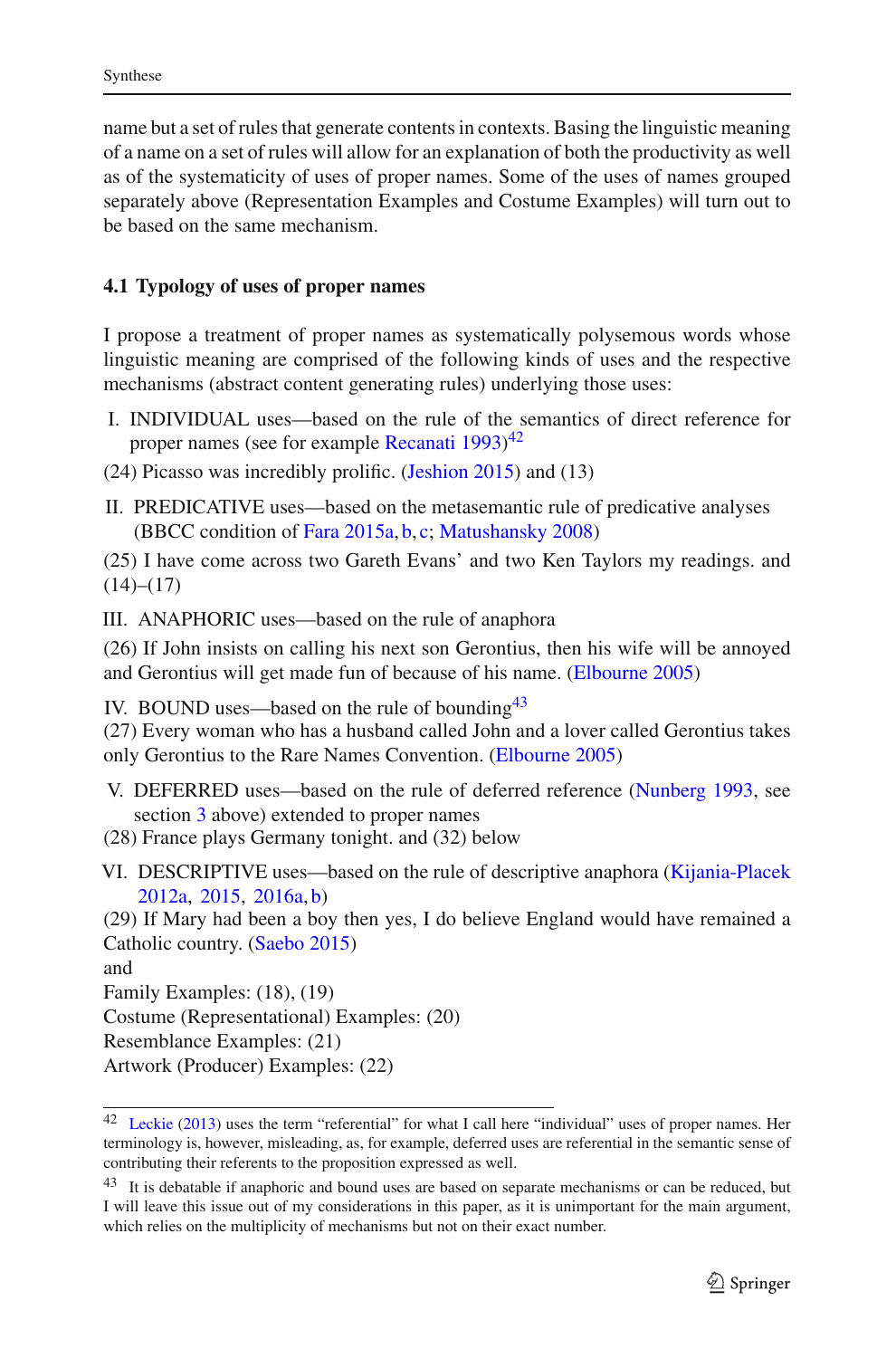#### Machiavelli Examples: (23) and

(30) Who is the next Einstein? [\(Jeshion 2015](#page-28-30))

Contrary to Nunberg's explicit claims [\(Nunberg 1992](#page-29-34), p. 298), I believe that proper names are susceptible to deferred interpretation and that this interpretation is useful in the analysis of examples such as (28). The relation between index and referent of [Nunberg](#page-29-11) [\(1993](#page-29-11)) in the case of proper names is exercised by a salient relation that points from the default referent of a name as used in a context (the index) to the object (the deferred referent) that is thus related to the index. In the case of (28) the deferred referents would be the soccer teams of France and Germany (for example) that are salient in the context.

For deferred reference to work, however, the relation must be functional.<sup>44</sup> Examples relying on nonfunctional relations, such as Costume, Resemblance, Machiavelli or Artwork examples are better analyzed by descriptive anaphora, because they do not provide individual objects as values but sets of objects: the relation of being dressed as Obama obtains between Barack Obama and not just one but potentially many people. That is why deferred reference cannot be treated as a uniform mechanism explaining all non-referential uses, contrary to the suggestions of [Jeshion](#page-28-30) [\(2015\)](#page-28-30).

Applied to Costume Examples, descriptive anaphora would work in the following way:

(20) Two Obamas came to the Halloween party.

"Two" is a quantifier that requires a range of objects to quantify over, and because "Obama" in its standard interpretation provides just one object—Barrack Obama there is a tension in this sentence which triggers the search for an alternative interpretation. According to the descriptive anaphora interpretation, Barrack Obama the person, not the name—is the extralinguistic antecedent that points in the context of a costume party to a property of being a person dressed as Barack Obama. This property functions as the context set that limits the domain of the quantification of the

<span id="page-21-0"></span><sup>44</sup> As an anonymous referee rightly pointed out, the functional character of the relation is a contextual matter and depends on the salience of particular objects and intentions of the speakers. This is clearly visible in the case of (28), where deferred reference relies on the relation of France to its salient team even though there are many teams that are related to France. The reliance on the intentional element would not work for descriptive uses of names, however, contrary to the suggestion of the referee. It is true that for descriptive anaphora to work a salient relation must obtain between an object (the descriptive antecedent) and a property related to it in a contextually salient manner. However, that property is not a referent of the term in the sense that it is not a propositional constituent, which is an object of predication, but it contributes to the proposition by constraining the domain of quantification of the binary quantifier (or by forming a predicate, in Machiavelli examples). It does contribute to the proposition but not as an object of predication - a referent - but rather as a predicate, a distributive property. In general, deferred reference to properties considered as abstract objects is possible and in fact it is the only available way of demonstrative reference to such objects (compare [Quine 1968](#page-29-35) and [Nunberg 1978](#page-29-12)). If we point to a token of the letter  $\alpha$  and say "This begins the Greek alphabet", we refer to an abstract object in a deferred way. In the same way, when we point to a picture of a square and say "This is relatively easy to define", we refer to the property of squareness and attribute the property of being relatively easy to define to it. The deferred referent—the property—is an argument for the property that is attributed to it. In contrast, for the analyses of, for example, quantified uses of names, such as (20), we need a propositional contribution that is a distributive property and as such would yield several objects to quantify over, instead of a property which is an abstract object referred to. Compare also note 35 above.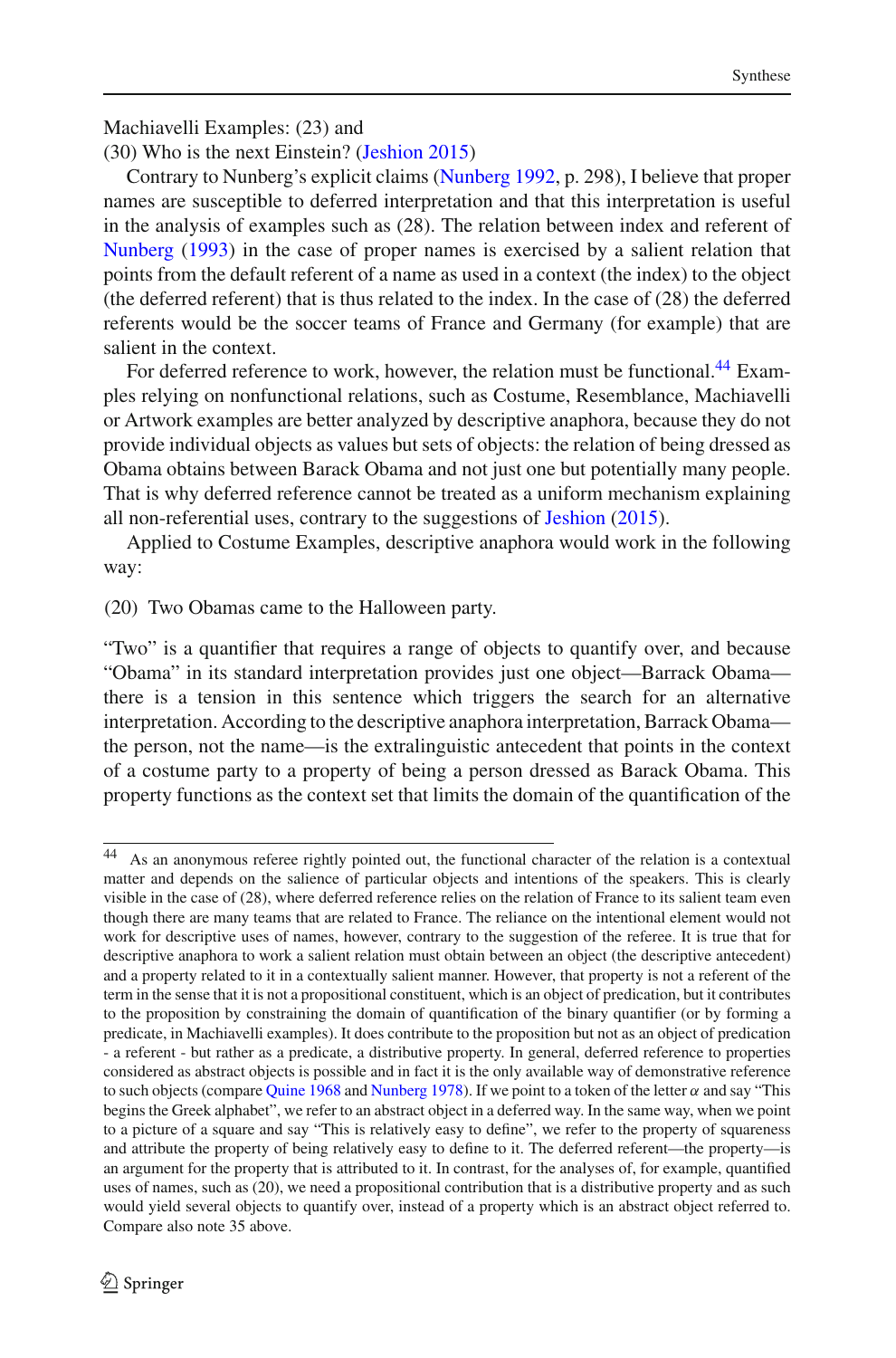quantifier "two", giving the following general proposition as an interpretation of this utterance:

 $TWO<sub>x</sub>$  (PERSON-DRESSED-AS-OBAMA(x), CAME-TO-THE-HALLOWEEN-PARTY(x)),

and the quantifier TWO has the following truth conditions:

 $M^{gi} \models \text{TWO}_x(\varphi(x), \psi(x))$  iff  $\varphi^{Mgi} \subset \psi^{Mgi}$  and  $|\varphi^{Mgi}| = 2$ 

– Two people dressed as Obama came to the Halloween party.

Due to the requirements of salience that are operative in deferred and descriptive uses not all names will have exhibited all six kinds of use but that is just an accidental matter and does not preclude a use of a certain kind of a given name, providing context cooperates.

## **4.2 The polysemous character of the meaning of proper names**

The following phenomena seem to support the hypothesis that proper names exhibit systematically polysemous meanings:

(a) Cross-linguistic sustainability of the polysemous meaning of proper names Examples of uses of proper names which are based on the mechanism of deferred reference and rely on alterations between, for example, authors and their works provide robust data supporting the sustainability of polysemous meanings in translation. Thus in (31):

(31) I met Kripke last week vs. I haven't read Kripke in a while.

the name "Kripke" functions in exactly the same way as the translation of (31) into Polish:

(31a) W ubiegłym tygodniu spotkałam Kripkego. vs. Od jakiego´s czasu nie czytałam Kripkego.

The same is true of German and many other languages. But cross-linguistic sustainability for rule-based systematic polysemy should really be understood in the formal sense of the availability of the seven mechanisms of interpretation for a proper name with the possibility that for different languages, for example, alternative specific relations will be available as the basis for deferred reference. The prediction of the proposed conception concerning descriptive or deferred uses will thus only be that proper names exhibit these kind of uses and not that those uses will depend on the same specific relations systematically available in respective languages. Especially in descriptive uses, the salience of different properties may be culturally and socially dependent,<sup>[45](#page-22-0)</sup> and thus different properties may be available as the basis for descriptive anaphora, not just in different contexts but also in different languages.

(b) Combined knowledge of polysemous meanings

<span id="page-22-0"></span><sup>45</sup> Compare the salience of the role of a bishop in Catholic and Muslim countries.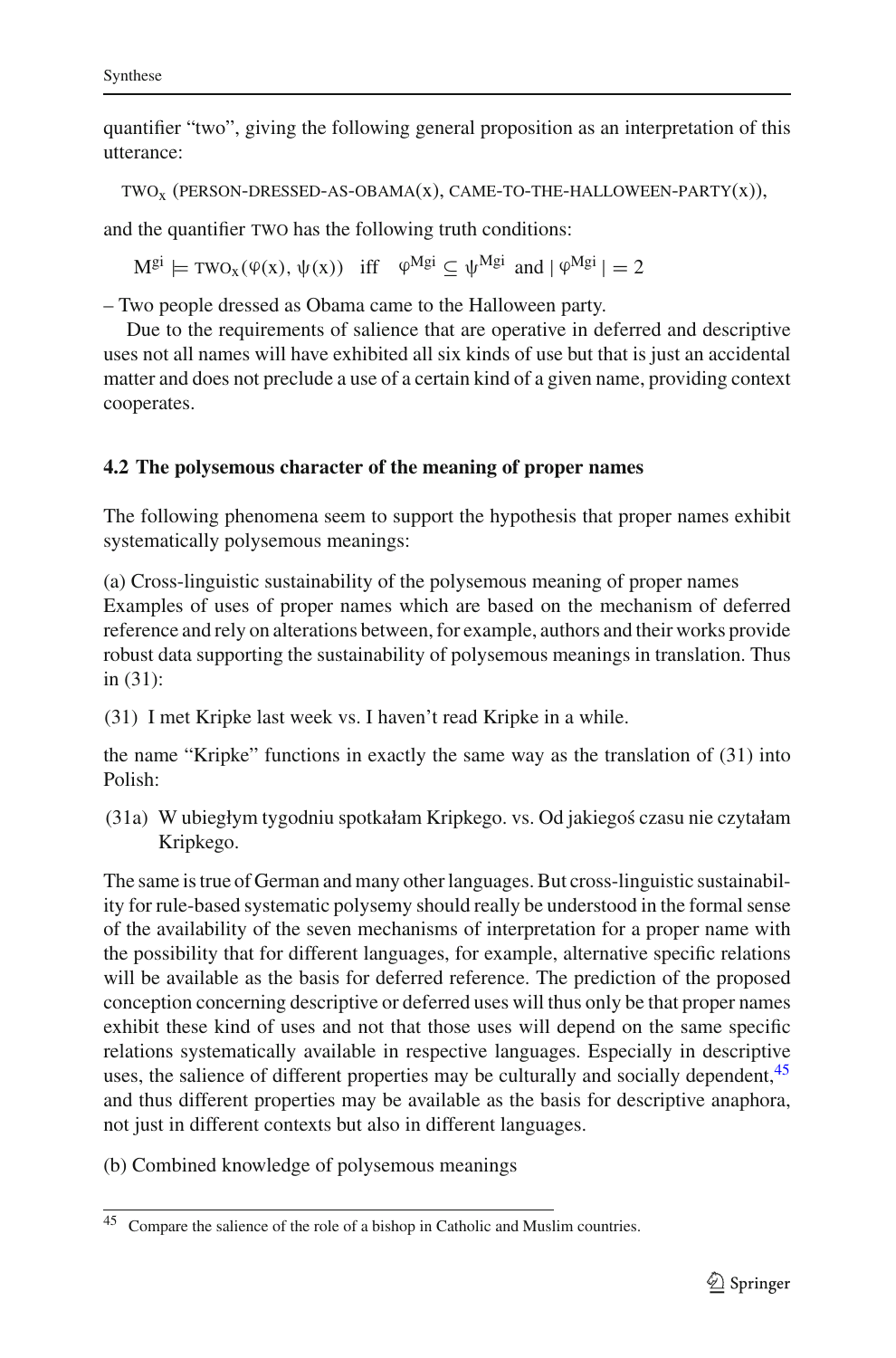This feature of proper names is closely connected with cross-linguistic sustainability and should be understood in a similarly abstract way. Competent users of language must implicitly know the semantics of proper names, i.e. the semantic mechanisms that underlie their usage. Furthermore, once somebody has a particular proper name in his linguistic repertoire as an individual name (knows whose name it is), he will be able to use it anaphorically, predicatively or in a deferred way, relying for example on the salient relation between countries and their governments for the name "Ecuador":

(32) I have been to Ecuador last year. vs. Ecuador voted against this resolution last week.

Bound uses do not even require knowledge other than the fact that a particular word is a proper name to be understood cross-linguistically. Family uses depend on factual knowledge, while descriptive uses depend on the knowledge of the conventionalized or stereotypical, or at least highly salient, features of a particular person. Thus somebody who does not know who Martha Stewart is will be unable to use that name descrip-tively or understand an utterance containing such a use.<sup>[46](#page-23-0)</sup> Once such knowledge about stereotypes is available, however, the mechanism of descriptive anaphora is implicitly available for everybody who knows the name.

### (c) Productivity and creativity

Productivity and creativity follows immediately from the fact that the respective uses of proper names are not specified by stable contents but by underlying rules that may give different contents in different contexts. Since the variability of context is operative in all kinds of uses apart from bound uses, novelty should be expected, especially from the deferred and descriptive uses of proper names. In (2006) Gooden listed 425 attested adjectival forms of names, mostly derived from the names of people. Some of them, like "Machiavelli", are used both as adjectives (Machiavellian) and in an unchanged form  $((23)$  above), with the same meaning. Adjectival forms are more frequent but it seems that all unchanged forms, even if never used in such a way, would be immediately comprehensible. Whatever meaning has been communicated by "Mozartian" in "Simultaneously suggesting happiness, regret, and a keen awareness of the hurt that lies at the heart of love, Dench achieves a Mozartian richness of feeling" (Daily Telegraph, quoted after [Gooden 2006](#page-28-31), p. 130), could be communicated as well by ending this phrase with "Dench is a Mozart as far as the richness of feeling is concerned" instead.

(d) Anaphoric relations across polysemous meanings

Felicitous anaphoric relations across polysemous meanings of proper names are pervasive with such openly polysemous words as names of newspapers:

(33) I do not usually read the Guardian, but I bought it today.

(e) Inferential relations across polysemous meanings

<span id="page-23-0"></span><sup>&</sup>lt;sup>46</sup> Such as the following: "The next house belongs to a woman known to Holly and Merge as a 'friggin bitch,' who turns out to be Martha Stewart or at least a very dedicated acolyte thereof." Barbara Ehrenreich, Nickel and Dimed. On (Not) Getting By in America. A Metropolitan/ Oel Book, Henry Holt and Company, New York, 2002, p. 97.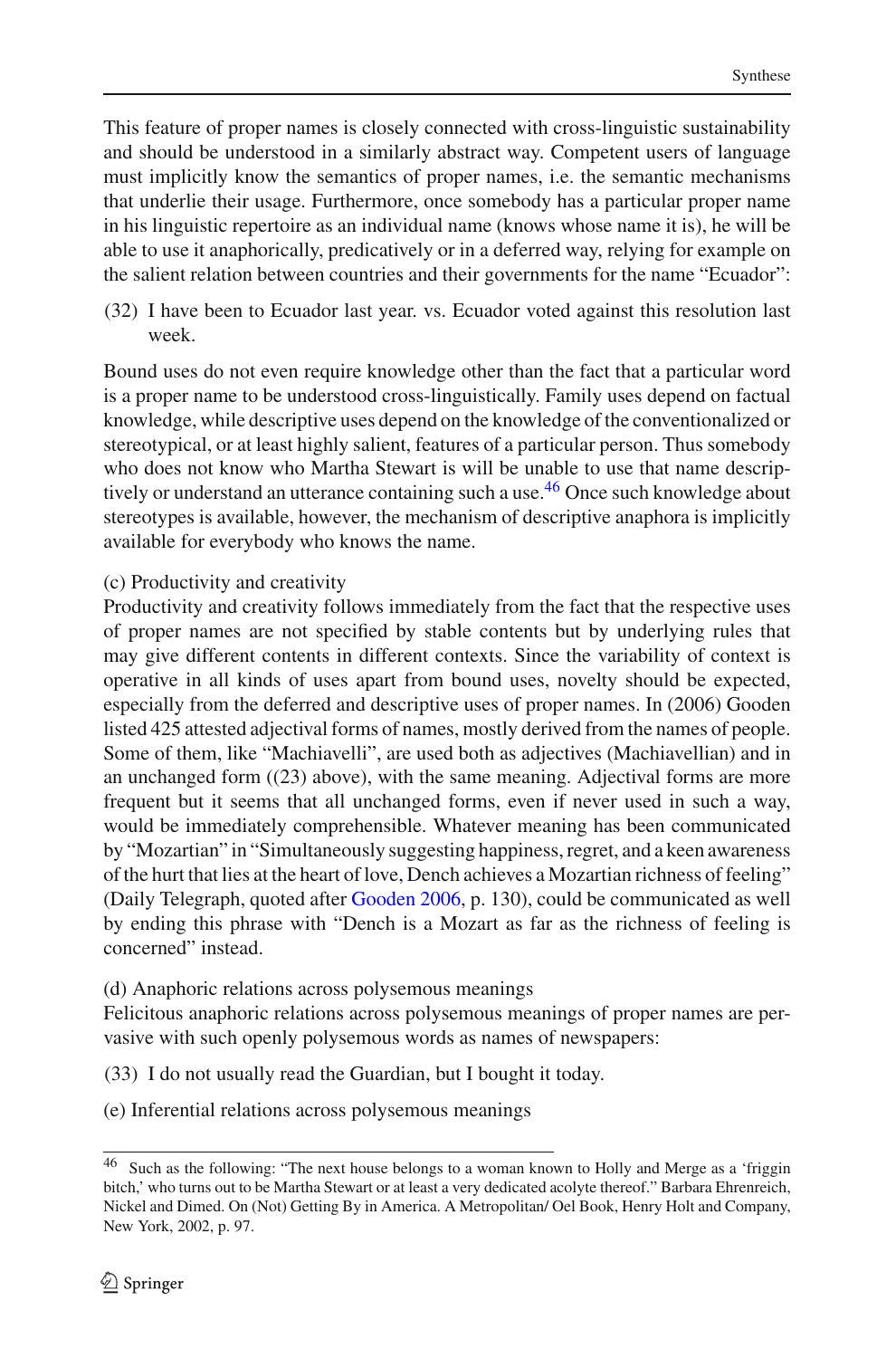Inferential relations between individual and predicative uses of names in so-called mixed arguments were treated by predicativists as an important argument for inclusion of predicative uses in the analysis of the meaning of proper names. Thus, we can make the following inference:

(34) Tom Smith joined our class today. So there are three Toms now.

In (34) the second proposition follows from the first (and an enthymematic assumption that two Toms were in the class before). That fact is difficult to account for if we do not include plural uses of names in the semantics of these expressions (compare [Leckie](#page-29-7) [2013\)](#page-29-7). Other examples include:

(35) Frieda is painting. So, at least one Frieda is painting. [\(Leckie 2013\)](#page-29-7)

or

(36) No Friedas are Iranian. So, Frieda isn't Iranian. [\(Leckie 2013](#page-29-7))

The last two examples show the symmetrical inferential dependence of individual and predicative uses of names. When we consider that inferential patterns inform Horwich as to the meaning of a word (see note 5 above), the above cases seem to exclude the possibility of the separation of the predicative and individual uses of names into two homonyms. For the inference in (35) to be acceptable, the name in the premise must be used individually and predicatively at the same time, which shows that these uses may not always be separated by context, excluding the relativization to context deployed by Horwich for indexicals as a means of retaining the acceptability of the equivalence schema. Additionally, for any inference to make sense, the meaning of the terms in the premises and in the conclusion must be identical. It follows that for the validity of the inference in (35) "Frieda" in the premise must have both its individual and its predicative sense and that this double meaning must be retained in the conclusion.

This phenomenon of the permeability of meanings is characteristic of systematic polysemy, as I have pointed out in section [2.2.](#page-10-4) and is not problematic for theories, which separate meaning from propositional contribution (content) in a Kaplanian way. Yet it is problematic for Horwich, who on the one hand wants to define propositions by the equivalence of meaning [\(1990/](#page-28-0)1998, p. 134), and on the other requires the reduction of meaning to basic patterns of use. Since basic patterns of use must account for "the usage of all the complexes into which they [the words] enter" [\(2005](#page-28-4), p. 218), including (35) for "Frieda", the double meaning will spread from (35) into all propositional contributions of this word. Thus the propositional contribution of "Frieda" will have to retain both its predicative and its referential character across all its uses. Even if we were to find a way of making sense of what such a stance amounts to, this contradicts Horwich's claim that the propositional constituent corresponding to an individually used name (which is a *de re* use) is simply the referent.<sup>47</sup>

Additionally, due to the non-compositional character of the equivalence schema (Horwich [1990/](#page-28-0)1998, p. 11), it applies mechanically to the one-sentence version of (35):

<span id="page-24-0"></span><sup>47</sup> "As for the *identity* of a *de re* propositional constituent, it is simply the referent of the term used to articulate it." [\(Horwich 1998,](#page-28-5) p. 85)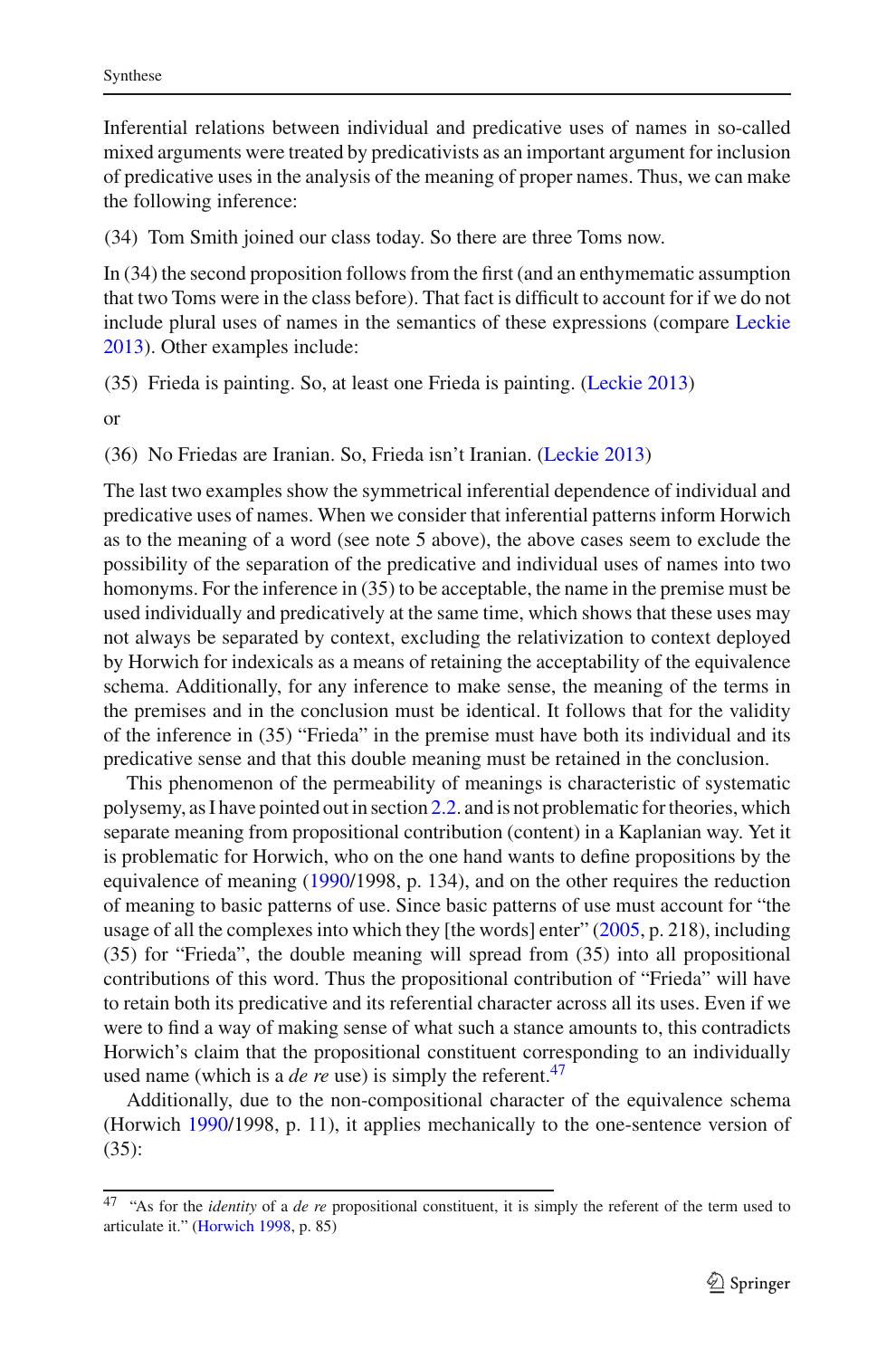(35a) Since Frieda is painting, at least one Frieda is painting.

yielding the following equivalence instance:

 $(35b) <$  < Since Frieda is painting, at least one Frieda is painting > is true iff since Frieda is painting, at least one Frieda is painting.>

Horwich requires that for the equivalence instance to be acceptable, a word must have the same propositional contribution on both sides of the equivalence. But in this case "Frieda" has four occurrences and they all should comprise both the referential and predicative aspects of the word, due to the acceptability of the inference depicted in (35) and (35a). Yet, the proposition expressed by the right-hand side of the equivalence is compositionally dependent on two propositions: that Frieda is painting and that at least one Frieda is painting and should just be, according to Horwich, a product of them being combined by the sentential operator "since". Because the contribution of "Frieda" to the first proposition seems to be a person (presumably Frieda Kahlo) while in the second it is the property of being called "Frieda", their contributions are not identical and, more importantly, none is identical to the meaning delivered by UTM that comprises both the referential and predicative aspects of the use of this name. It seems that the desiderata of UTM accounting for inference schemes and the requirements of the theory of truth that call for propositional constituents pull in opposite directions: to make sense of the inference we must rely on both kinds of meanings, while to obtain propositions we must choose between them. What UTM delivers is thus linguistic meaning, which accounts adequately for inference relations but is not by itself suitable as a propositional constituent to figure in particular instances of the equivalence schema. And simple relativization to context that in the case of deictic uses of indexicals was supposed to guarantee the uniform interpretation of occurrences of the same word on both sides of the equivalence schema would give inadequate results for  $(35b)$ .<sup>48</sup>

Even if no inferential relations are established across other types of uses of proper names, the above cases create a serious obstacle to the prospect of finding the set of basic sentences for each name that would account for all its uses. Additionally, descriptive uses are dependent on deictic and other uses in the sense that descriptive interpretation is triggered by the unavailability of other potential uses. Such an unavailability must be implicitly registered by the hearer for the descriptive interpretation to be considered. The activation of descriptive meaning thus requires the simultaneous activation of the other meanings of a proper name.<sup>[49](#page-25-1)</sup>

<span id="page-25-0"></span><sup>48</sup> The straightforward numbering of occurrences of words in a sentence - which might come to mind as a natural simple solution to multiple occurrence of a word in a sentence - would fail for languages with different word order.

<span id="page-25-1"></span><sup>&</sup>lt;sup>49</sup> One possible objection to the presented account of proper names considered as a challenge for Horwich's theory of truth and meaning is to draw the attention of the reader to Horwich's often repeated claim that "UTM merely aims to specify how the literal semantic meanings of words are constituted, and not their pragmatic meanings" [\(Horwich 2005,](#page-28-4) p. 41; compare also p. 28 and 199) and to claim that only the typical individual uses of proper names are literal. But Horwich did not provide any grounds for the distinction between the literal and non-literal uses of words. The examples he offered (""She's a genius" does not mean either "She's incompetent" or "Let's give her the job""; [2005,](#page-28-4) p. 28) are examples of implicatures and are quite dissimilar to the cases of, for example, predicative uses of names. There is little hope for finding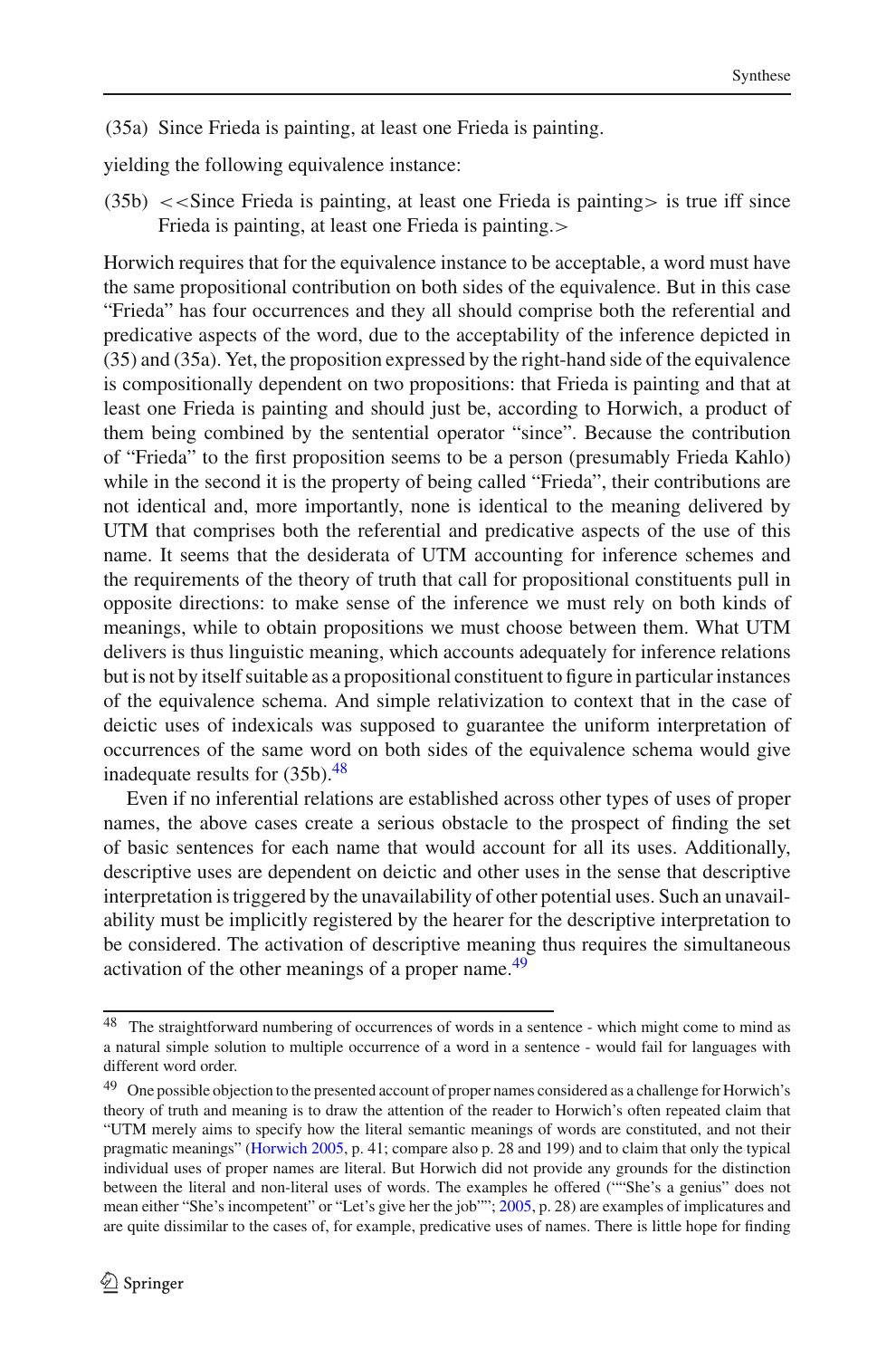## **5 Conclusion**

In the previous section I have argued for the treatment of proper names as systematically polysemous expressions. Let the author be the first to admit that this case requires further clarification and argumentation.[50](#page-26-0) I shall not attempt it here, however, as my argument against Horwich relies not so much on the partly terminological issue of polysemy, as on the particular systematic features I hope to have shown proper names possess when regarded as word-types in the sense of Horwich. They exhibit at least six types of uses and each type is underlined by a different context-dependent content generating mechanism. Each proper name may thus be used to express a virtually unlimited number of contents but, due to the systematic nature of the underlying mechanisms, the contents are cross-linguistically uniform and predictive. The important point to note, however, is the fact that anaphoric relations across different contents are felicitous and that inferential relations depending on different contents of the same proper name are accepted. In some cases the interpretation even requires simultaneous access to more than one content. This gives a picture of a highly interrelated structure of contents for a single proper name. Yet, as Horwich notes, for the truth defining equivalences to hold, proper names on both sides of the equivalence sign must be "interpreted" in the same way. If sameness of interpretation means identity of content, the validity of the basic equivalences is inconsistent at least with the

More importantly, however, since descriptivism as a theory of proper names relies on semantic concepts such as the concept of satisfaction, which are explicitly rejected by Horwich in the formation of a theory of meaning, this route would also be closed to him even if it were available as the basis of the metaphorical interpretation of some uses of proper names.

Footnote 49 continued

non-semantic grounds for treating predicative uses of names as non-literal, given their common acceptance and systematic inferential interrelation with individual uses of those expressions.

Yet both predicativists [\(Fara 2015a\)](#page-27-17) and referentialists [\(Jeshion 2012\)](#page-28-32) tend to treat Machiavelli type of descriptive uses as metaphorical and this case requires an extended argument for which there is no place in this paper. In a nutshell, metaphorical accounts rely on operations on linguistic meaning and it is highly debatable if proper names have linguistic meaning. Even if we assume that they have, the meaning would either reduce to the being called condition (predicativists, [Recanati 1993\)](#page-29-15) or be an identifying descriptive condition (for classical descriptivists). It seems, however, that no obvious operation on "being a person called Jim Morrison", without reference to the relevant bearer of that name, would provide the properties that are needed for conveying the meaning expressed by "When I was younger I wanted to be Jim Morrison" (Michael Cunningham, *A Home at the End of the World*, Penguin Books) and, in general, no relevant relation seems to exist between the property of being called by a name and any properties that are relevant in the analysis of Machiavelli examples. The situation seems to be better on descriptivist grounds, but here the definite description that forms the meaning of a name is neither necessary nor sufficient for the derived meaning. Firstly, the intended meaning of "Einstein" in "He is an Einstein" is "being a genius" and that may be not related to the definite description that would be the identifying property that forms the descriptivist meaning of "Einstein". The insufficiency follows from the fact that if the derived meaning were a result of a meaning change of the description, it should be possible in principle for each proper name. But if John Smith is a name of my non-conspicuous neighbor, I cannot use his name in this way. The reason stems from the fact that Machiavelli uses require the salience of some characteristics of a particular person in a social context that may have nothing to do with the referent fixing description.

<span id="page-26-0"></span><sup>50</sup> As an anonymous referee suggested, the concept of systematic polysemy itself requires more elaboration. As presented, it is taken uncritically from the linguistic literature, mostly of a descriptive character. I shall not attempt a critical examination of the concept in this paper, however, as it is not immediately relevant for the main argument against Horwich, which depends on constitutive and inferential interdependencies of different kinds of uses of proper names. But see notes 20 and 23 above.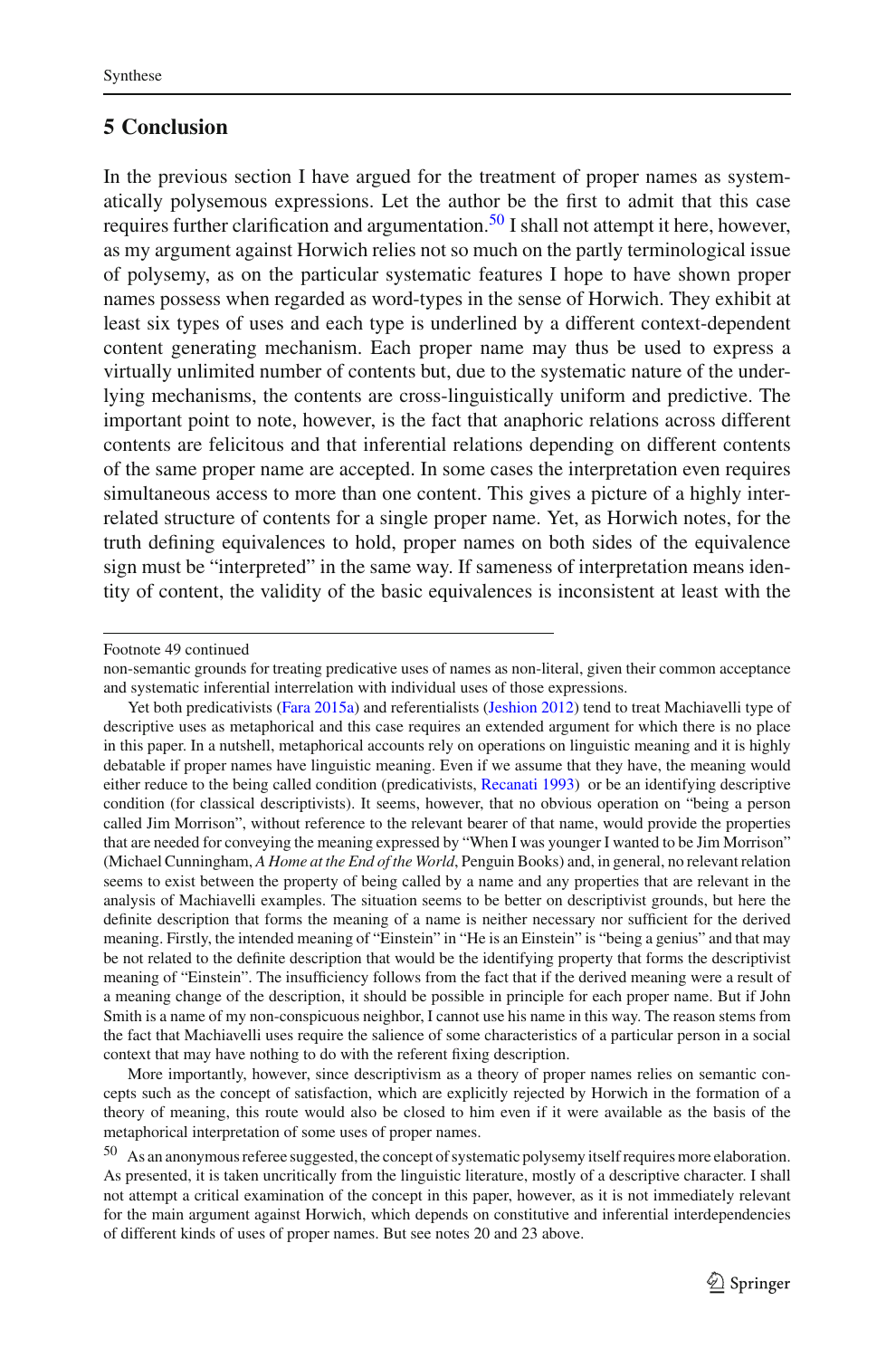actual comprehensibility of argument schemas involving proper names that must rely on the interplay between two contents in every context. Additionally, since according to the use theory of meaning the individuation of contents must not rely on semantic concepts, it is doubtful if contents which are necessarily interrelated by inference and anaphoric schemas can be distinguished by use patterns which are reducible to such basic uses that "have consequences for the usage of all the complexes into which they enter." [\(2005,](#page-28-4) p. 218)

I have concentrated my arguments on the case of proper names due to the relatively little attention their non-individual uses have acquired outside of the predicativists camp. I do not claim to have posed an unsurmountable difficulty for the minimal theories of truth and meaning of Paul Horwich, but rather to have uncovered a challenge for his theory within the confines of the very natural language around which the theory has been designed.

**Open Access** This article is distributed under the terms of the Creative Commons Attribution 4.0 International License [\(http://creativecommons.org/licenses/by/4.0/\)](http://creativecommons.org/licenses/by/4.0/), which permits unrestricted use, distribution, and reproduction in any medium, provided you give appropriate credit to the original author(s) and the source, provide a link to the Creative Commons license, and indicate if changes were made.

#### **References**

<span id="page-27-3"></span>Apresjan, J. D. (1973). Regular polysemy. *Linguistics*, *142*, 5–32.

- <span id="page-27-14"></span>Bach, K. (2002). Giorgione was so-called because of his name. *Nous*, *36*, 73–103.
- <span id="page-27-7"></span>Bar-Hillel, Y. (1954). Indexical expressions. *Mind*, *63*, 359–379.
- <span id="page-27-11"></span>Barwise, J., & Cooper, R. (1981). Generalized quantifiers and natural language. *Linguistics and Philosophy*, *4*, 159–219.
- <span id="page-27-8"></span>Bezuidenhout, A. (1997). Pragmatics, semantic underdetermination and the referential/attributive distinction. *Mind*, *106*, 375–409.
- <span id="page-27-5"></span>Blutner, R. (1995). Prototypen und kognitive Semantik. In G. Harras (Ed.), *Die Ordnung der Worter* (pp. 227–270). Berlin: de Gruyter.
- <span id="page-27-20"></span>Böer, S. (1975). Proper names as predicates. *Philosophical Studies*, *27*(6), 389–400.
- <span id="page-27-13"></span>Burge, T. (1973). Reference and proper names. *Journal of Philosophy*, *70*(14), 425–439.
- <span id="page-27-6"></span>Burks, A. (1949). Icon, index, and symbol. *Philosophy and Phenomenological Research*, *9*, 673–689.
- <span id="page-27-4"></span>Chomsky, N. (2000). *New horizons in the study of language and mind*. New York: Cambridge University Press.
- <span id="page-27-2"></span>Dancy, J. (2004). *Ethics without principles*. Oxford: Oxford University Press.
- <span id="page-27-12"></span>Donnellan, K. (1970). Proper names and identifying descriptions. *Synthese*, *21*(3–4), 335–58.
- <span id="page-27-9"></span>Elbourne, P. (2005). *Situations and individuals*. Boston: MIT Press.
- <span id="page-27-10"></span>Elbourne, P. (2008). Demonstratives as individual concepts. *Linguistics and Philosophy*, *31*, 409–466.
- <span id="page-27-1"></span>Falkum, I. (2011). *The semantics and pragmatics of polysemy: A relevance-theoretic account*. Ph.D. Thesis, University College London.
- <span id="page-27-15"></span>Fara, D. (2011a). You can call me 'stupid',. just don't call me stupid. *Analysis*, *71*, 492–501.
- <span id="page-27-16"></span>Fara, D. (2011b). Socratizing. *American Philosophical Quarterly*, *48*(3), 229–238.
- <span id="page-27-17"></span>Fara, D. (2015a). Names are predicates. *Philosophical Review*, *124*(1), 59–117.
- <span id="page-27-18"></span>Fara, D. (2015b). 'Literal' uses of proper names. In A. Bianchi (Ed.), *On reference* (pp. 249–277). Oxford: Oxford University Press.
- <span id="page-27-19"></span>Fara, D. (2015c). 'Romanov' is not always a name. Retrieved July 16, 2016 from [https://www.princeton.](https://www.princeton.edu/~dfara/papers/fara-RomanovNotAlwaysName.pdf) [edu/~dfara/papers/fara-RomanovNotAlwaysName.pdf.](https://www.princeton.edu/~dfara/papers/fara-RomanovNotAlwaysName.pdf)
- <span id="page-27-0"></span>Frege, G. (1884). *Die Grundlagen der Arithmetik: eine logisch-mathematische Untersuchung über den Begriff der Zahl*. Breslau: W. Koebner.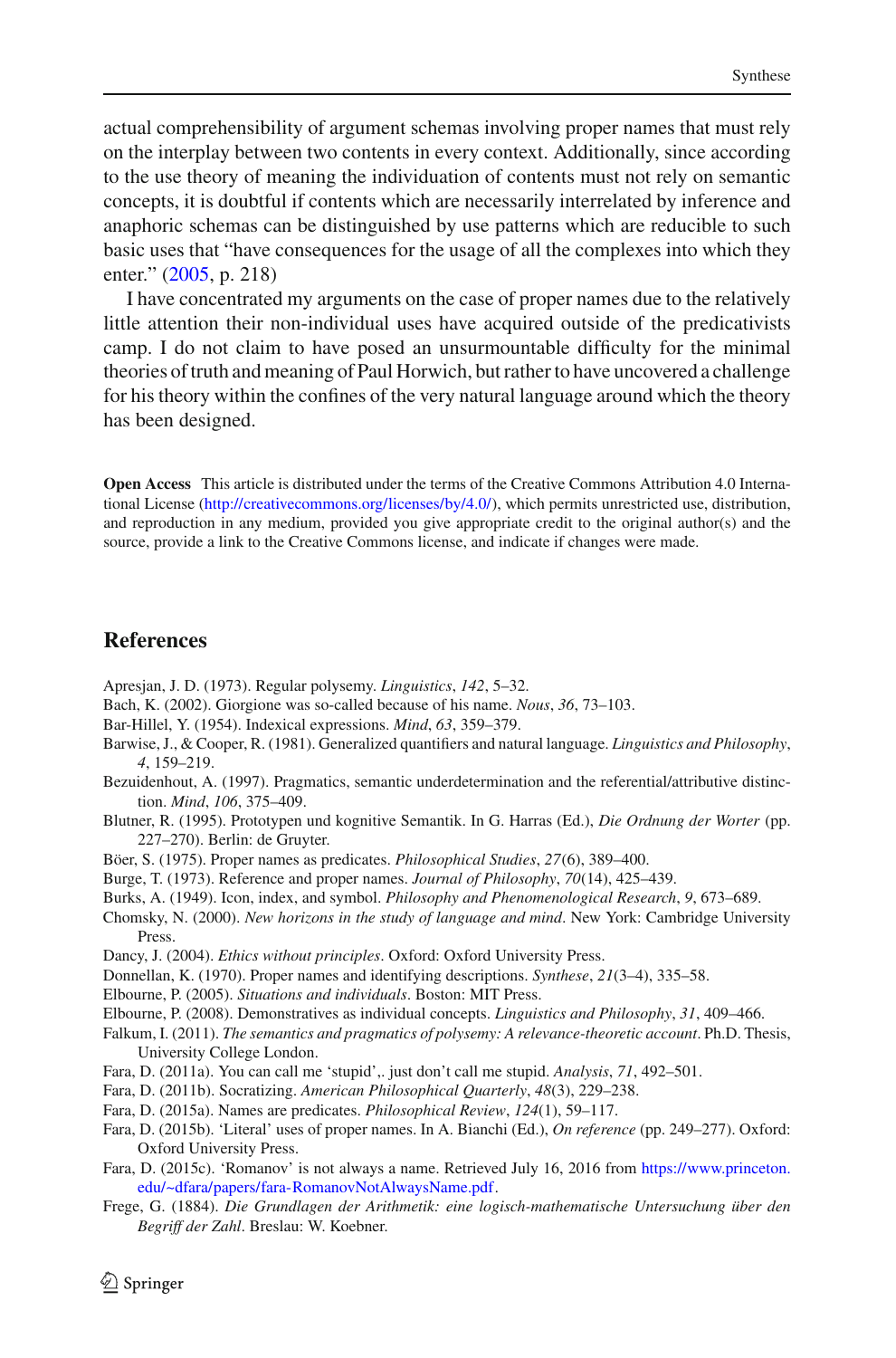- <span id="page-28-25"></span>Frege, G. (1892). Über Sinn und Bedeutung. *Zeitschrift für Philosophie und philosophische Kritik*, *100*, 25–50.
- <span id="page-28-26"></span>Frege, G. (1897). Logik. transl. In *Posthumous writings* (Vol. 1979, pp. 126–151). Chicago: University of Chicago Press.
- <span id="page-28-27"></span>Frege, G. (1918). Der Gedanke. Eine Logische Untersuchung. *Beiträge zur Philosophie des deutschen Idealismus I*, *1918–1919*, 58–77.
- <span id="page-28-12"></span>Gale, W., Church, K., Yarowsky, D. (1992). *One sense per discourse*. In Proceedings of the ARPA Workshop on Speech and Natural Language Processing (pp. 233–237).
- <span id="page-28-21"></span>Galery, T. (2008). *Singular content and deferred uses of indexicals* (Vol. 20, pp. 157–201). UCL Working Papers in Linguistics.
- <span id="page-28-6"></span>Gibbard, A. (2008). Horwich on meaning. *Mind*, *117*, 141–166.
- <span id="page-28-31"></span>Gooden, P. (2006).*Name dropping? A no-nonsense guide to the use of names in everyday language*. London: A&C Black.
- <span id="page-28-28"></span>Geurts, B. (1997). Good news about the description theory of names. *Journal of Semantics*, *14*, 319–348.
- <span id="page-28-5"></span>Horwich, P. (1998). *Meaning*. Oxford: Clarendon.
- <span id="page-28-0"></span>Horwich, P. (1990/1998). *Truth* (2nd ed.). Oxford: Blackwell.
- <span id="page-28-2"></span>Horwich, P. (2001). A defense of minimalism. *Synthese*, *126*, 149–165.
- <span id="page-28-4"></span>Horwich, P. (2005). *Reflections on meaning*. Oxford: Clarendon Press.
- <span id="page-28-8"></span>Horwich, P. (2008a). What's truth got to do with it? *Linguistics and Philosophy*, *31*, 309–322.
- <span id="page-28-9"></span>Horwich, P. (2008b). A new framework for semantics. *Philosophical Perspectives*, *22*, 233–240.
- <span id="page-28-11"></span>Horwich, P. (2008c). Ungrounded reason. *Journal of Philosophy, 105*, 453–471.
- <span id="page-28-3"></span>Horwich, P. (2010a). What is truth? In *Truth-meaning-reality* (pp. 1–11).
- <span id="page-28-1"></span>Horwich, P. (2010b). Varieties of deflationism. In *Truth-meaning-reality* (pp. 13–34).
- <span id="page-28-7"></span>Horwich, P. (2010c). A defense of minimalism. In *Truth-meaning-reality* (pp. 35–56). A revised version of Horwich (2001).
- <span id="page-28-10"></span>Horwich, P. (2010d). Regularities, rules, meanings, truth conditions, and epistemic norms. In *Truth-meaningreality* (pp. 113–141).
- <span id="page-28-13"></span>Hunter, J. (2010). *Presuppositional Indexicals.* Ph.D. Thesis, The University of Texas at Austin.
- <span id="page-28-16"></span>Husserl, E. (1901). *Logische Untersuchungen: Untersuchungen zur Phänomenologie und Theorie der Erkenntnis* (Vol. 2). Halle: Niemeyer.
- <span id="page-28-32"></span>Jeshion, R. (2012). A rejoinder to Fara's "'Literal' uses of proper names". Retrieved July 16, 2016 from [http://usc.academia.edu/RobinJeshion.](http://usc.academia.edu/RobinJeshion)
- <span id="page-28-30"></span>Jeshion, R. (2015). Referentialism and predicativism about proper names. *Erkenntnis*, *80*, 363–404.
- <span id="page-28-14"></span>Kaplan, D. (1989a). Demonstratives. In J. Almog, J. Perry, & H. Wettstein (Eds.), *Themes from Kaplan* (pp. 481–563). Oxford: Oxford University Press.
- <span id="page-28-15"></span>Kaplan, D. (1989b). Afterthoughts. In J. Almog, J. Perry, & H. Wettstein (Eds.), *Themes from Kaplan* (pp. 565–614). Oxford: Oxford University Press.
- <span id="page-28-29"></span>Katz, J. (2001). The end of Millianism: Multiple bearers, improper names, and compositional meaning. *The Journal of Philosophy*, *98*(3), 137–166.
- <span id="page-28-24"></span>Kijania-Placek, K. (2010). Descriptive indexicals and the referential/attributive distinction. In M. Pelis (Ed.), *Logica yearbook 2009* (pp. 121–130). London: College Publications.
- <span id="page-28-17"></span>Kijania-Placek, K. (2012a). *Pochwała okazjonalności. Analiza deskryptywnych użyć wyrażeń okazjonalnych [Praise of indexicality. An analysis of descriptive uses of indexicals, in Polish]*. Warsaw: Semper.
- <span id="page-28-18"></span>Kijania-Placek, K. (2012b). Deferred reference and descriptive indexicals. Mixed cases. In P. Stalmaszczyk (Ed.), *Philosophical and formal approaches to linguistic analysis* (pp. 241–261). Frankfurt: Ontos Verlag.
- <span id="page-28-22"></span>Kijania-Placek, K. (2014). Situation semantics, time and descriptive indexicals. In P. Stalmaszczyk (Ed.), *Semantics and beyond. Philosophical and linguistic inquiries* (pp. 127–148). Berlin: Walter De Gruyter.
- <span id="page-28-19"></span>Kijania-Placek, K. (2015). Descriptive indexicals, propositional attitudes and the double role of context. In H. Christiansen, I. Stojanovic, & G. Papadopoulos (Eds.), *Modeling and using context. LNAI 9405* (pp. 287–301). Dordrecht: Springer.
- <span id="page-28-20"></span>Kijania-Placek, K. (2016a). Descriptive indexicals and epistemic modality. *Topoi*. doi[:10.1007/](http://dx.doi.org/10.1007/s11245-015-9340-5) [s11245-015-9340-5](http://dx.doi.org/10.1007/s11245-015-9340-5)
- <span id="page-28-23"></span>Kijania-Placek, K. (2016b) Indexicals and names in proverbs. *Studies in Logic, Grammar and Rhetoric* (Forth comming).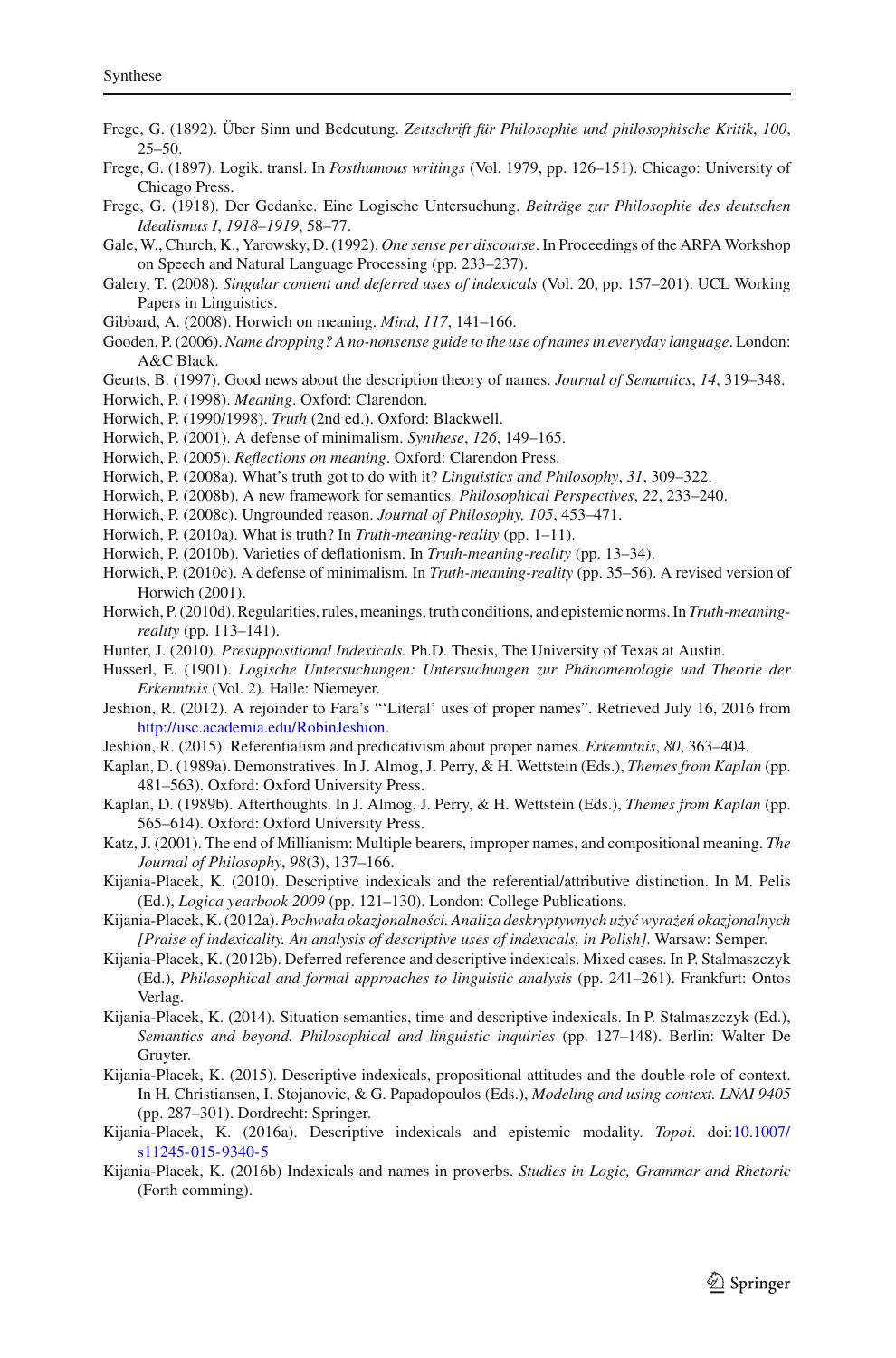- <span id="page-29-3"></span>Koskela, A., & Murphy, M. L. (2006). Polysemy and Homonymy. In K. Brown (Ed.), *Encyclopedia of Language and Linguistics* (2nd ed.).
- <span id="page-29-0"></span>Kripke, S. (1972). Naming and necessity. In G. Harman & D. Davidson (Eds.), *Semantics of natural language* (pp. 253–355). Dordrecht: D. Reidel Publishing Co.
- <span id="page-29-23"></span>Kripke, S. (2008). Frege's theory of sense and reference: Some exegetical notes. *Theoria*, *74*, 181–218.
- <span id="page-29-10"></span>Krovetz, R. (1998). *More than one sense per discourse*. NEC Princeton NJ Labs, Research Memorandum.

<span id="page-29-21"></span>Künne, W. (1992). Hybrid proper names. *Mind*, *101*, 721–731.

- <span id="page-29-7"></span>Leckie, G. (2013). The double life of names. *Philosophical Studies*, *165*, 1139–1160.
- <span id="page-29-27"></span>Levinson, S. (2000). *Presumptive meanings: The theory of generalized conversational implicature*. Cambridge, MA: MIT Press.
- <span id="page-29-25"></span>Lewis, D. (1975). Adverbs of quantification. In E. Keenan (Ed.), *Formal semantics of natural language* (pp. 3–15). Cambridge: Cambridge University Press.
- <span id="page-29-2"></span>Lyons, J. (1977). *Semantics*. Cambridge: Cambridge University Press.
- <span id="page-29-31"></span>Matushansky, O. (2006). Why rose is the rose: On the use of definite articles in proper names. In O. Bonami, & P. Cabredo Hofherr (Eds.), *Empirical issues in syntax and semantics* (Vol. 6, pp. 285–307).
- <span id="page-29-32"></span>Matushansky, O. (2008). On the linguistic complexity of proper names. *Linguistics and Philosophy*, *21*, 573–627.
- <span id="page-29-20"></span>McKay, T., & Nelson, M. (2014). Propositional attitude reports. In Edward N. Zalta (Ed.), *The Stanford encyclopedia of philosophy* (Spring 2014 Edition). Retreived January 9, 2016 from [http://plato.stanford.](http://plato.stanford.edu/archives/spr2014/entries/prop-attitude-reports/) [edu/archives/spr2014/entries/prop-attitude-reports/.](http://plato.stanford.edu/archives/spr2014/entries/prop-attitude-reports/)
- <span id="page-29-28"></span>Mill, J. S. (1843). *A system of logic*. London: Parker.
- <span id="page-29-12"></span>Nunberg, G. (1978). *The pragmatics of reference*. Bloomington: Indiana Linguistics Club.
- <span id="page-29-13"></span>Nunberg, G. (1979). The non-uniqueness of semantic solutions: Polysemy. *Linguistics and Philosophy*, *3*, 143–184.
- <span id="page-29-34"></span>Nunberg, G. (1992). *Two kinds of indexicality* (Vol. 40, pp. 283–302). Ohio State University Working Papers in Linguistics.
- <span id="page-29-11"></span>Nunberg, G. (1993). Indexicality and deixis. *Linguistics and Philosophy*, *16*, 1–43.
- <span id="page-29-8"></span>Nunberg, G. (1995). Transfers of meaning. *Journal of Semantics*, *12*(2), 109–132.
- <span id="page-29-14"></span>Nunberg, G. (2004). The pragmatics of deferred interpretation. In L. R. Horn & G. Ward (Eds.), *The handbook of pragmatics* (pp. 344–364). Oxford: Blackwell.
- <span id="page-29-4"></span>Panman, O. (1982). Homonymy and polysemy. *Lingua*, *58*, 105–136.
- <span id="page-29-5"></span>Perry, J. (2012). *Reference and reflexivity* (2nd ed.). Stanford: CSLI Publications.
- <span id="page-29-26"></span>Peters, S., & Westerståhl, D. (2006). *Quantifiers in language and logic*. Oxford: Clarendon Press.
- <span id="page-29-6"></span>Pethö, G. (2001). What is polysemy? A survey of current research and results. In E. Nemeth & K. Bibok (Eds.), *Pragmatics and flexibility of word meaning* (pp. 175–224). Amsterdam: Elsevier.
- <span id="page-29-22"></span>Poller, O (2008). Wyrażenia okazjonalne jako wyrażenia funkcyjne w semantyce Gottloba Fregego [Indexicals as functional expressions in the semantics of Gottlob Frege; in Polish]. *Diametros* 17, 1–29; published under the name Volha Kukushkina.
- <span id="page-29-17"></span>Powell, G. (1998). *The deferred interpretation of indexicals and proper names* (Vol. 10, pp. 1–32). UCL Working Papers in Linguistics.
- <span id="page-29-18"></span>Powell, G. (2010). *Language, thought and reference*. Hampshire: Palgrave Macmillan.
- <span id="page-29-9"></span>Pustejovsky, J. (1995). *The generative Lexicon*. Cambridge, MA: MIT Press.
- <span id="page-29-35"></span>Quine, W. V. O. (1968). Ontological relativity. *Journal of Philosophy*, *65*, 185–212.
- <span id="page-29-15"></span>Recanati, F. (1993). *Direct reference: From language to thought*. Oxford: Blackwell.

<span id="page-29-16"></span>Recanati, F. (2005). Deixis and anaphora. In Z. G. Szabó (Ed.), *Semantics versus pragmatics* (pp. 286–316). Oxford: Oxford University Press.

- <span id="page-29-24"></span>Roberts. (2010). Retrievability and incomplete descriptions. Retrieved July 16, 2016 from [http://www.ling.](http://www.ling.ohio-state.edu/~croberts/Retrievability.pdf) [ohio-state.edu/~croberts/Retrievability.pdf.](http://www.ling.ohio-state.edu/~croberts/Retrievability.pdf)
- <span id="page-29-29"></span>Russell, B. (1911). Knowledge by acquaintance and knowledge by description. In *Mysticism and logic*. London: Routledge, 1986.
- <span id="page-29-33"></span>Saebo, K. (2015). Lessons from descriptive indexicals. *Mind*. doi[:10.1093/mind/fzv031.](http://dx.doi.org/10.1093/mind/fzv031)
- <span id="page-29-30"></span>Segal, G. (1996). Two theories of names. *Mind and Language*, *16*(5), 547–563.
- <span id="page-29-19"></span>Stokke, A. (2010). *Indexicality and presupposition. Explorations beyond truth—conditional information*. Ph.D. Thesis, University of St Andrews.
- <span id="page-29-1"></span>Tarski, A. (1933). *Pojecie prawdy w językach nauk dedukcyjnych [The concept of truth in deductive sciences; in Polish]*. Warsaw: Towarzystwo Naukowe Warszawskie.